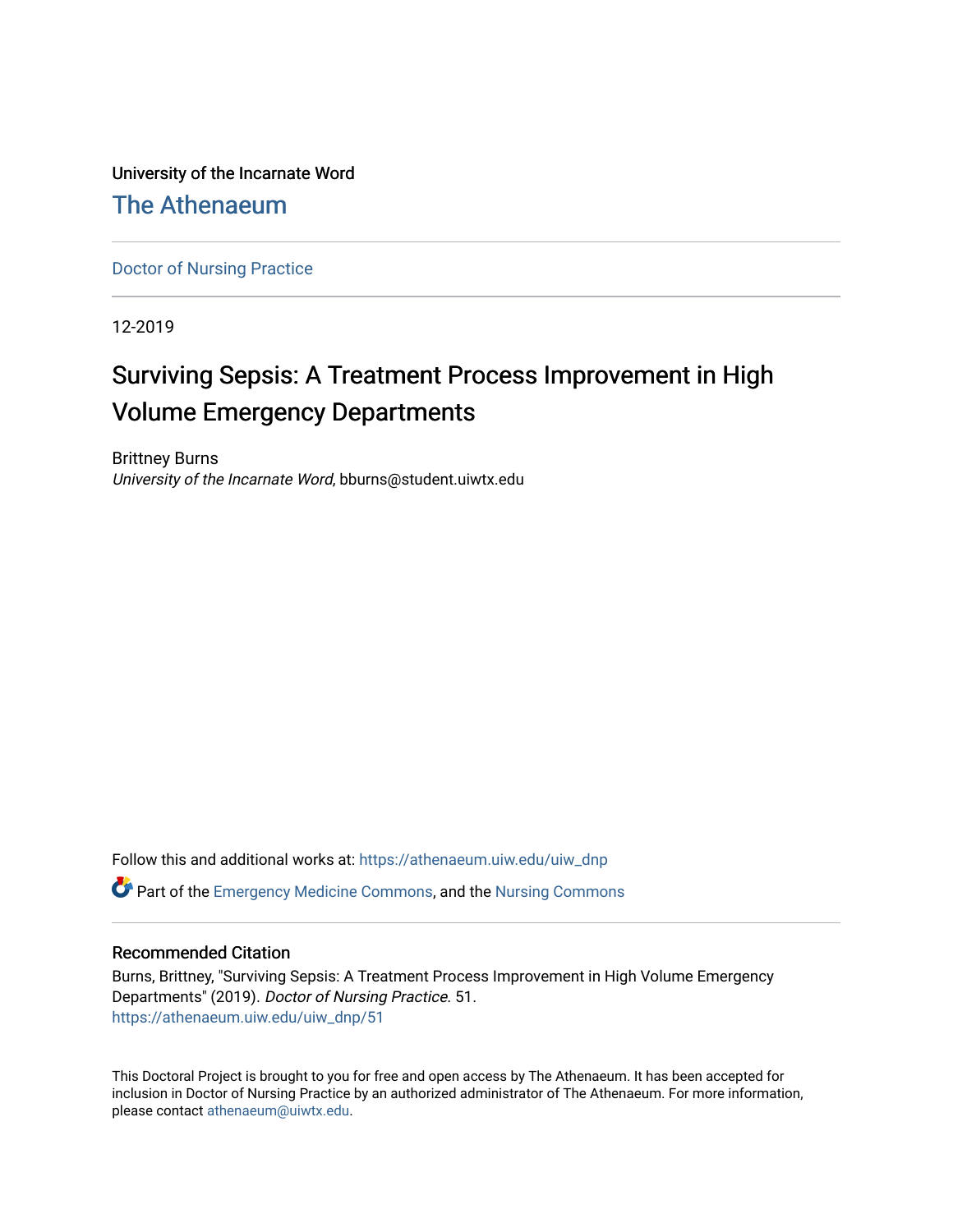# SURVIVING SEPSIS: A TREATMENT PROCESS IMPROVEMENT IN HIGH VOLUME

## EMERGENCY DEPARTMENTS

by

# BRITTNEY BURNS BSN, RN

# DNP PROJECT ADVISOR

Julio Lujano DNP, APRN, FNP Ila Faye Miller School of Nursing and Health Professions

## CLINICAL MENTOR

Stephen McConnell MD

Presented to the Faculty of the University of the Incarnate Word in partial fulfillment of the requirements for the degree of

#### DOCTOR OF NURSING PRACTICE

UNIVERSITY OF THE INCARNATE WORD

December 2019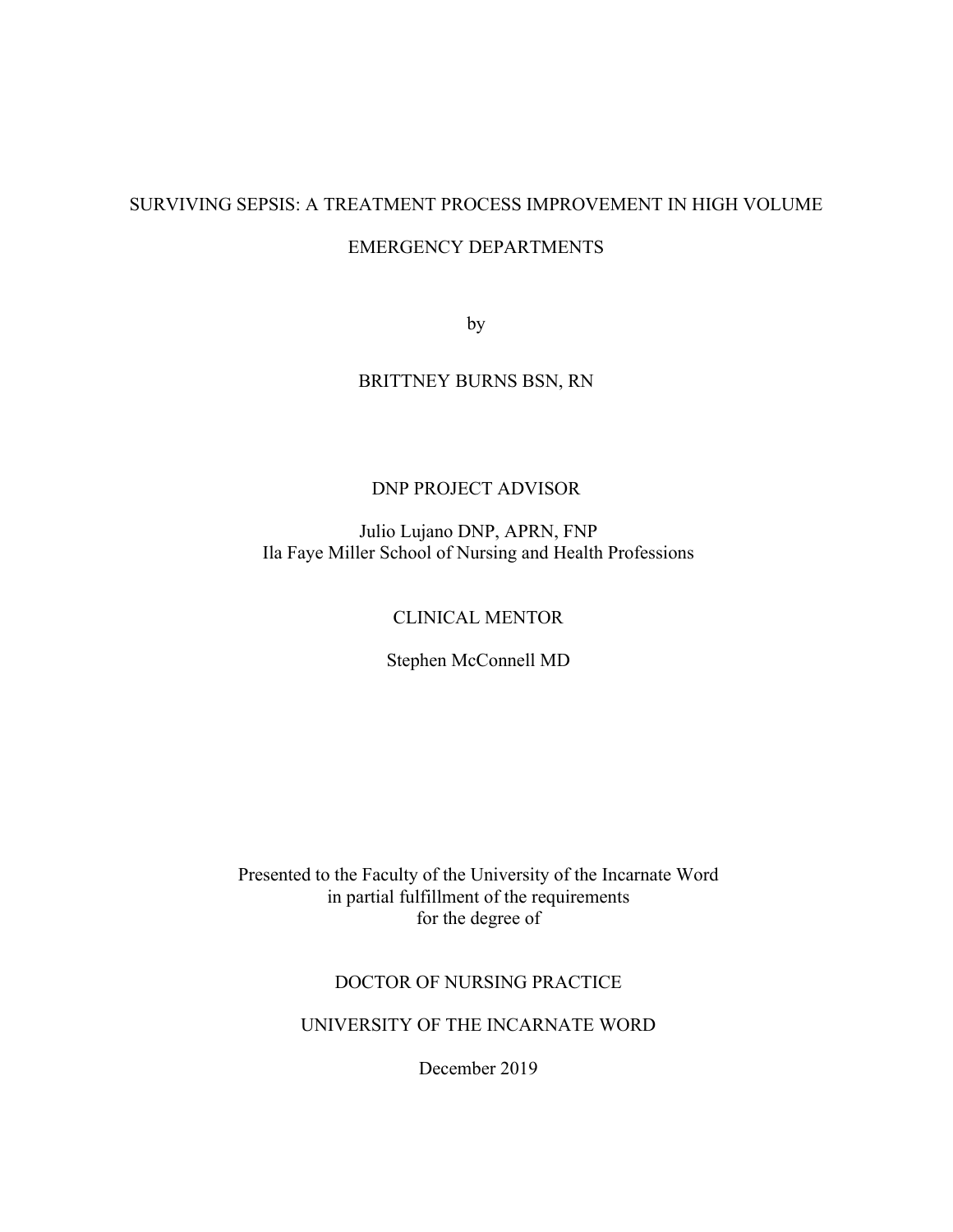## ACKNOWLEDGMENTS

Without the collective effort of all listed individuals this evidenced based quality improvement project would not have been as successful as it was. A special thank you to you all! Julio Lujano DNP, APRN, FNP Mitch McConnell MD Susan Holms BSN, RN Megan Lux BSN, RN Britanni Greene BSN, RN Jeremy Burns BSN, RN Stacy Poole BSN, RN

Brittney Burns BSN, RN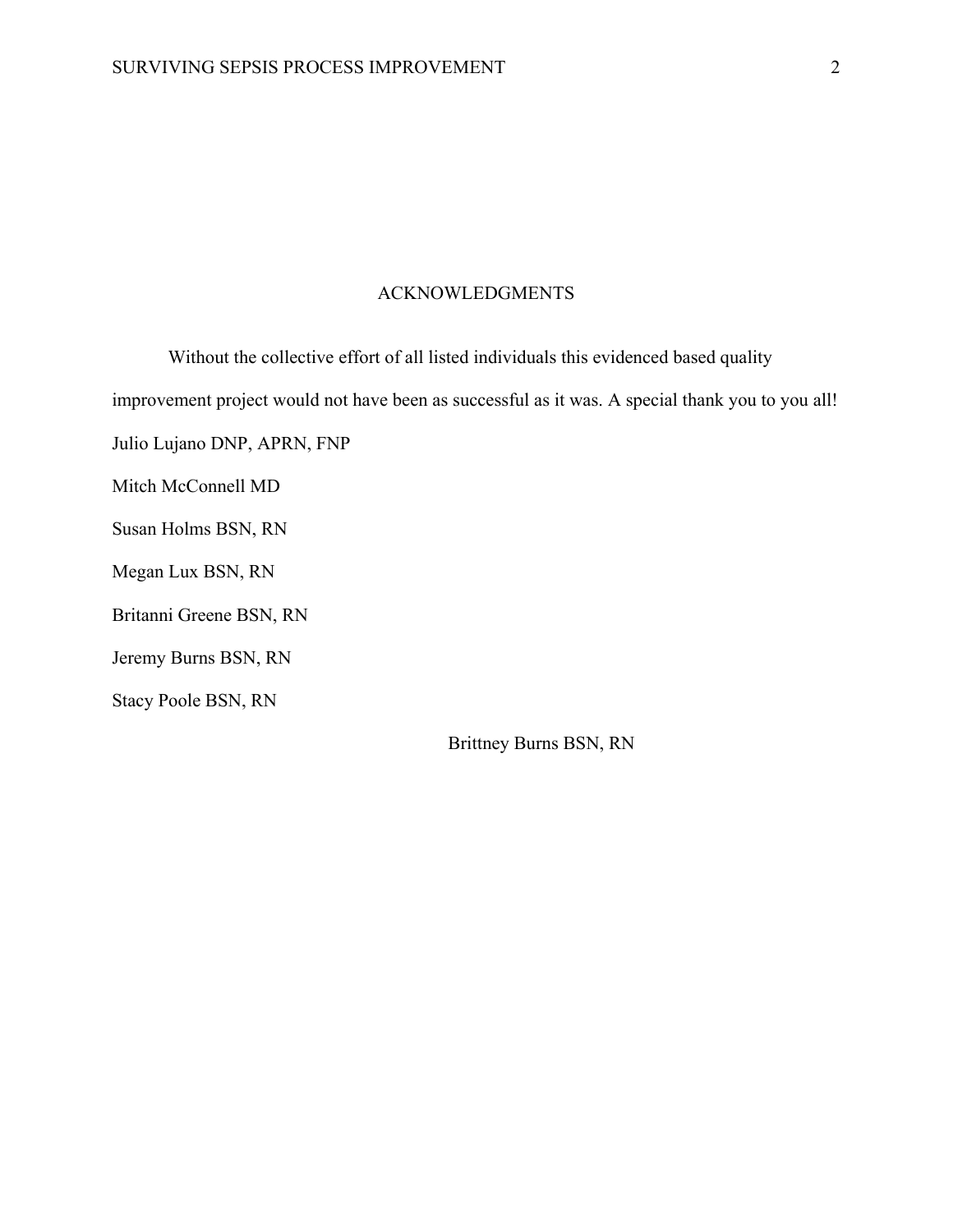# TABLE OF CONTENTS

| .15 |
|-----|
|     |
|     |
|     |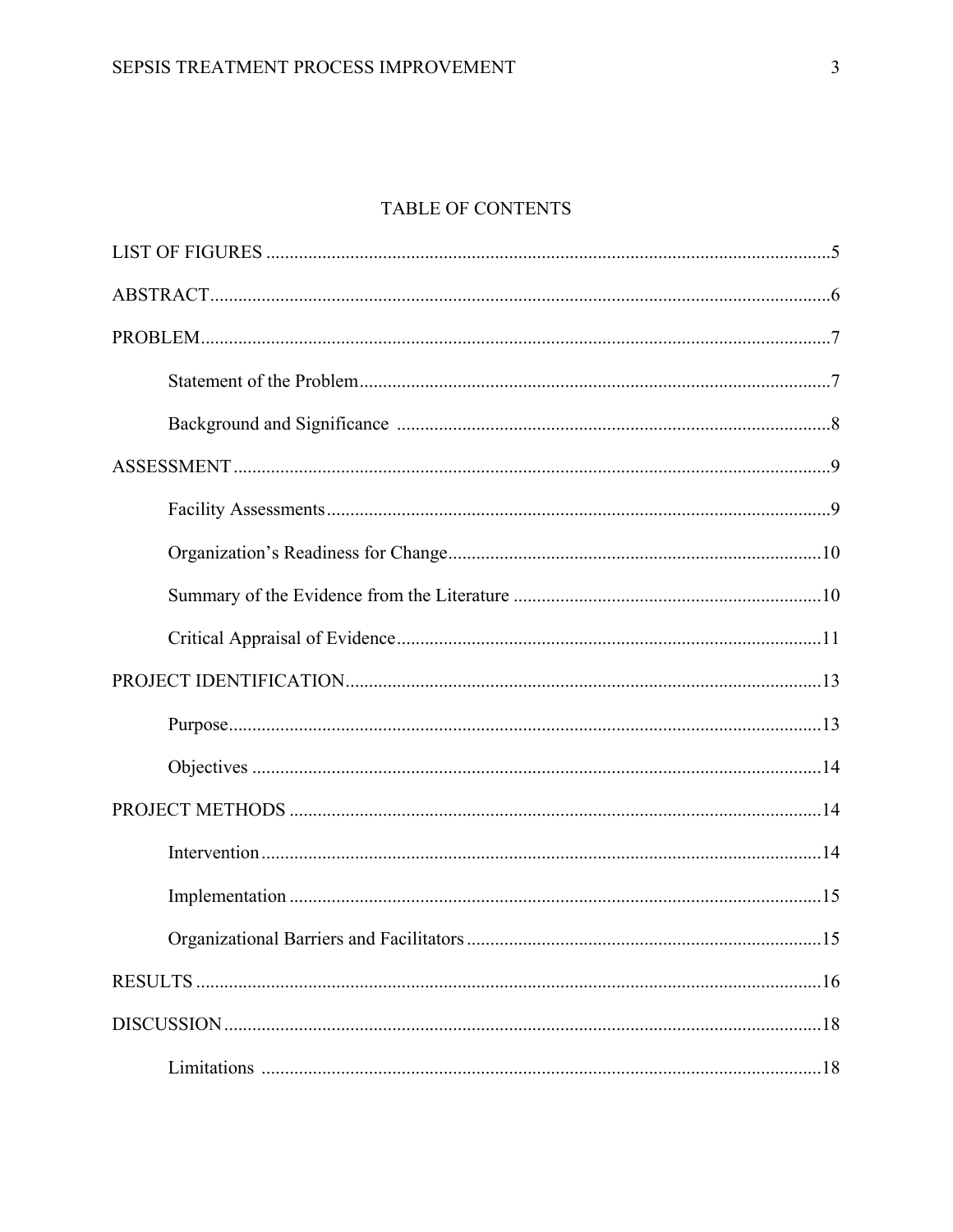# Table of Contents—Continued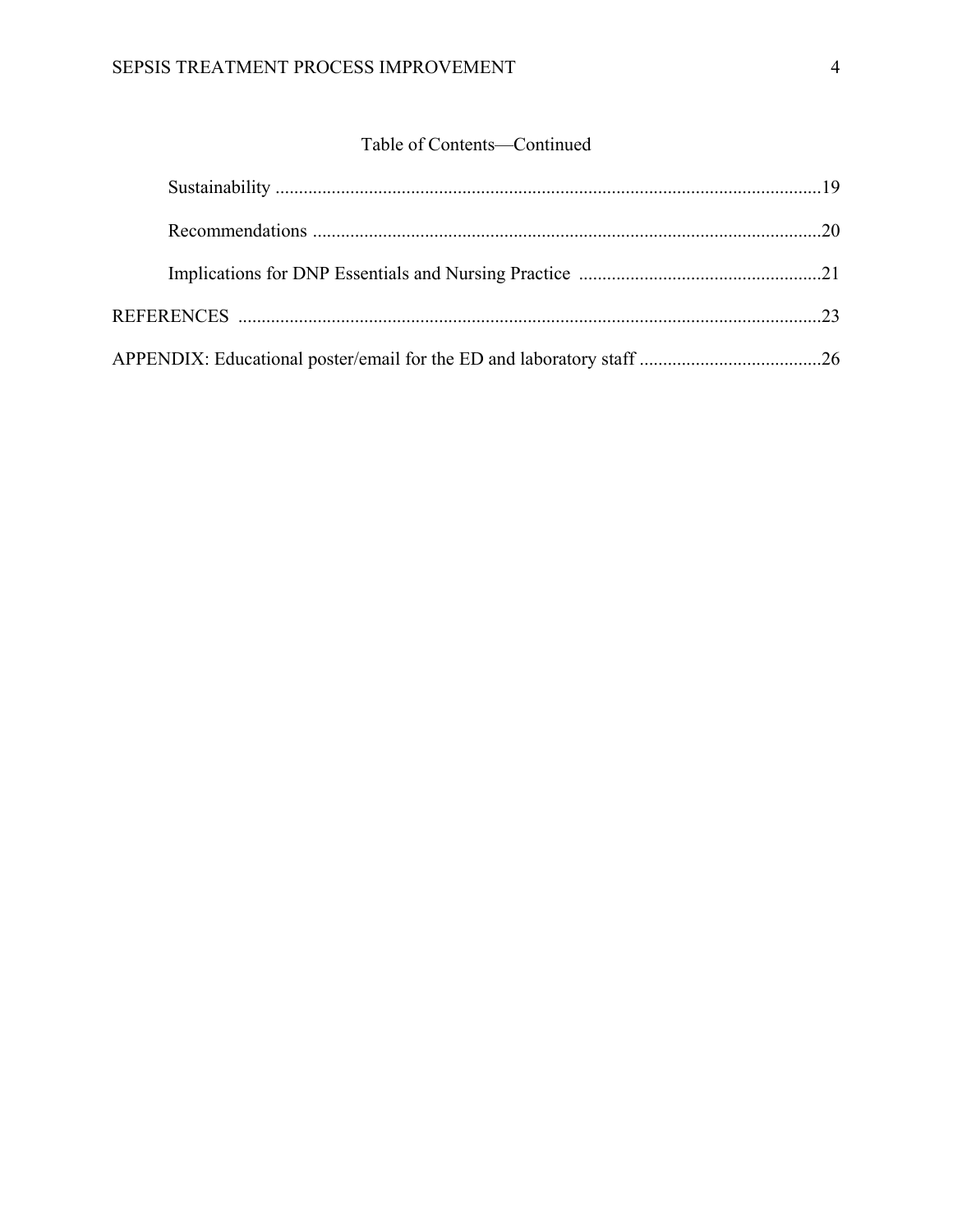# LIST OF FIGURES

| Figure | Page                                                                   |
|--------|------------------------------------------------------------------------|
|        |                                                                        |
|        | 2. Antibiotics Administered <1hr Percentage Emergency Department #1 17 |
|        |                                                                        |
|        | 4. Antibiotics Administered <1hr Percentage Emergency Department #2 18 |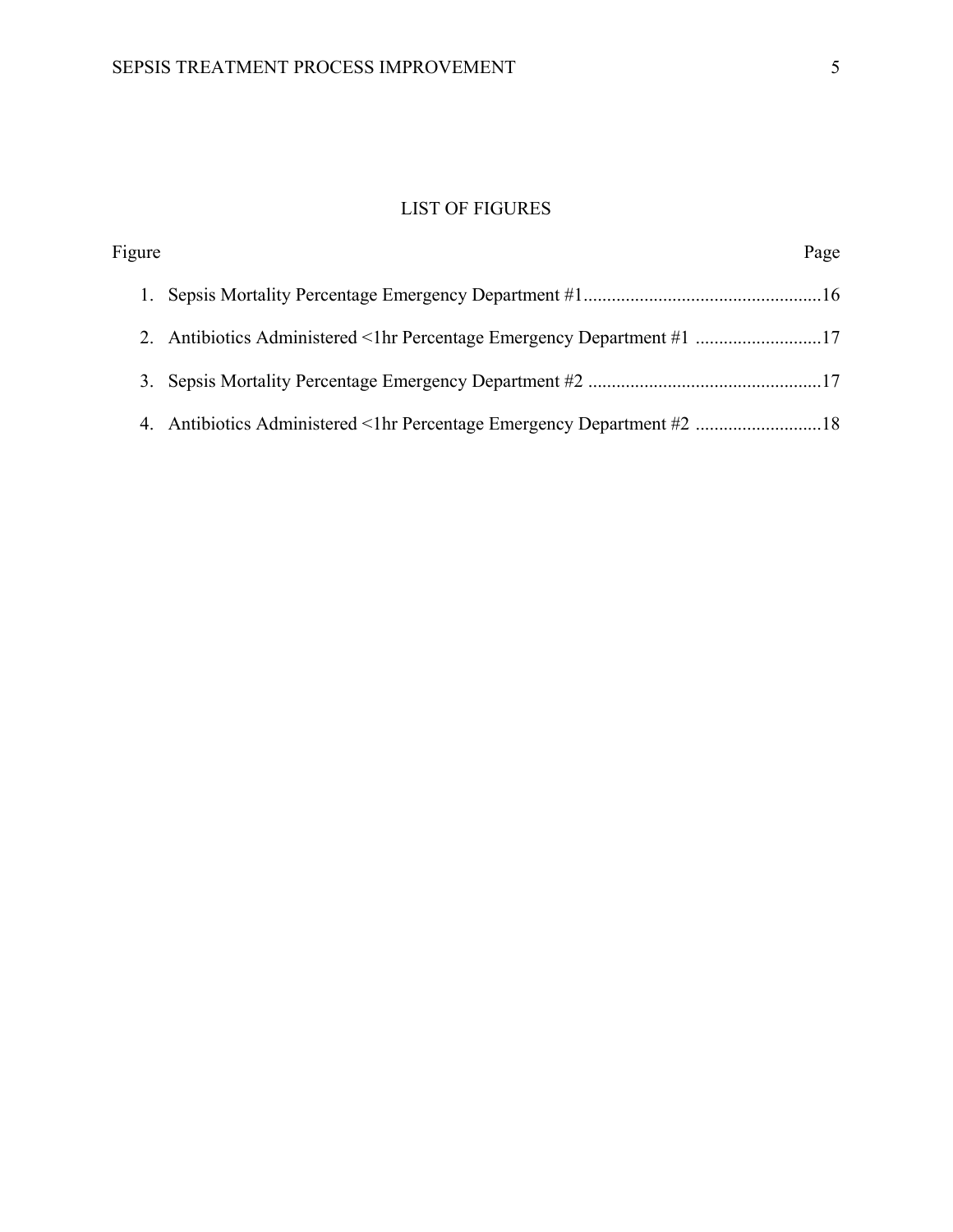#### Abstract

Sepsis is the third leading cause of death in the United States, accounting for approximately 270,000 deaths annually (Rhee et al., 2017). It is the number one cause of death in hospitals, the number one cause of hospital readmissions, and the costliest diagnosis in the hospital setting (Torio & Andrews, 2015; Torio & Moore, 2016; Fingar & Washington, 2015). This quality improvement project aimed to increase the percentage of antibiotics administered within 1 hour for sepsis patients. Mortality rates significantly decrease when this goal is met (Howell & Davis, 2017). There is an 8% increase in mortality risks with every hour that passes with elevated lactic acid and white blood cell counts without treatment (Kumar et al., 2006). Nearly 80% of deaths related to sepsis could be prevented with rapid treatment (Kumar et al., 2006). There was a significant lag in laboratory specimen processing time at two San Antonio, Texas, emergency departments. Everything was ordered stat, rendering nothing stat. This was delaying life-saving treatment for sepsis patients. An ultra-stat method was introduced that encompassed the utilization of a yellow biohazard bag to transport sepsis serum specimens to the laboratory indicating ultra-stat priority processing. This was aimed at improving the result time of laboratory specimens screened as sepsis. The goal was to improve antibiotic administration time for emergency department sepsis patients at these two facilities. Mortality rates and antibiotic delivery times pre- and post-intervention were collected. The results were that: ultra-stat yellow biohazard bag utilization increased antibiotic administration under 1 hour rates and decreased sepsis related mortality.

*Keywords*: emergency department, mortality, sepsis, ultra-stat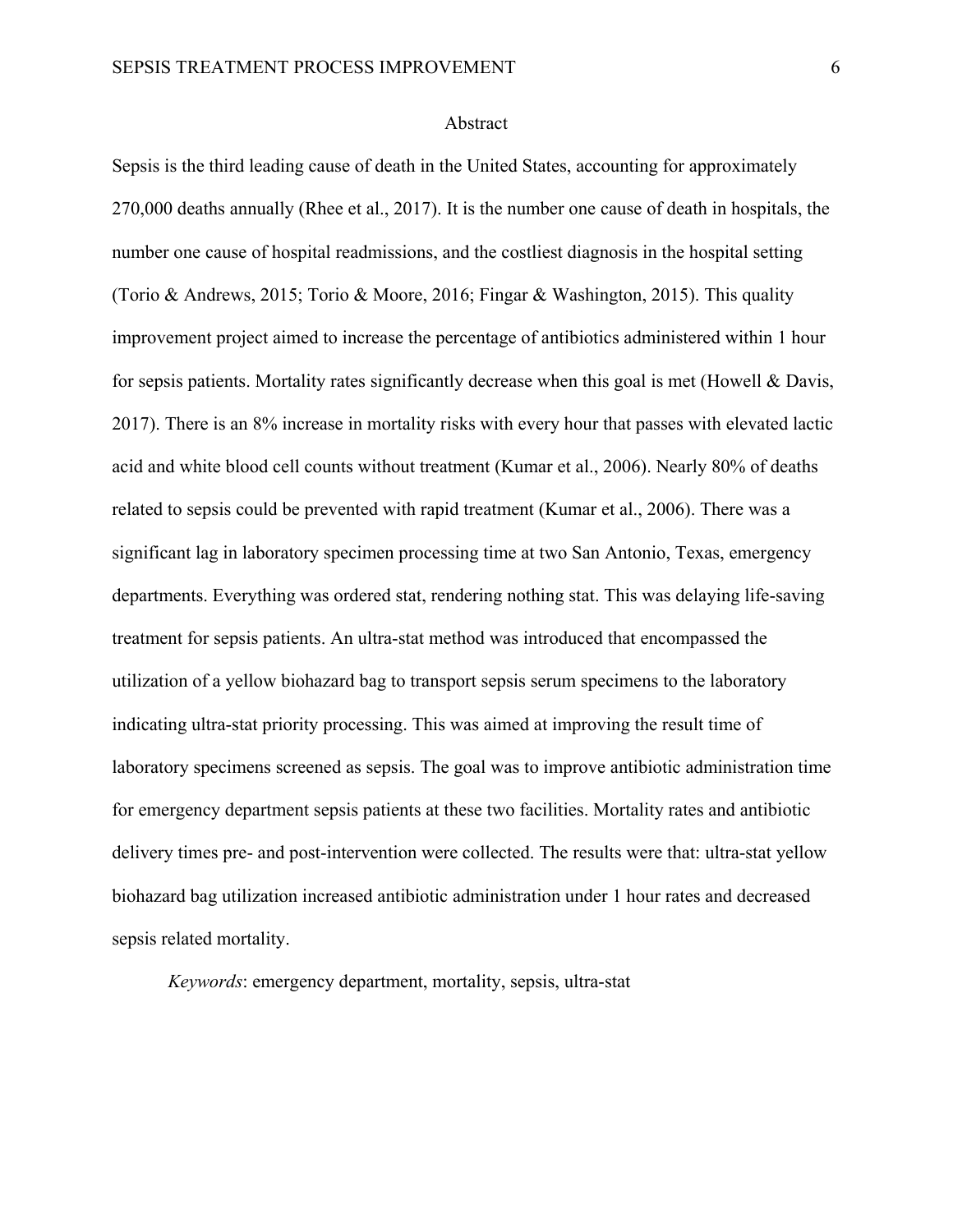#### **Problem**

Sepsis is characterized by multi-organ dysfunction and/or failure as a result of an uncontrolled infection (World Health Organization, 2018). When left untreated, sepsis often rapidly leads to death (World Health Organization, 2018). The emergency department is the entryway to the hospital. This is where the majority of patients come when feeling symptoms of sepsis. Prompt assessment and treatment in the emergency department by prescribing providers is a valuable asset in decreasing risks of mortality (Lewis et al., 2018). Upon assessment of two high volume emergency departments in San Antonio, Texas, there was a significant lag in critical laboratory value result times, specifically the lactate (lactic acid) and white blood cell count. This resulted in significant delays in life-saving treatment at these facilities.

#### **Statement of the Problem**

Approximately 1.7 million adults in the United States develop sepsis annually (Rhee et al., 2017). Of those, roughly 270,000 will die as a result (Rhee et al., 2017). Roughly 50% of intensive care unit (ICU) admissions are due to sepsis (Cawcutt & Peters, 2017). Of the patients who die in the hospital, one in three die due to sepsis (Rhee et al., 2017). Established goals in both facilities are to initiate intravenous antibiotic therapy within 1 hour for greater than 65% of sepsis patients and reduce the sepsis related mortality rate to less than 8%. When these standards are met by emergency room providers, sepsis related mortality decreases significantly. Preintervention (February 2018 – May 2018) average antibiotic administration in less than 1 hour for Emergency Department #1 was approximately 46% and Emergency Department #2 was 48%. Pre-intervention (February 2018 – May 2018) sepsis related mortality rates in Emergency Department #1 was approximately 33% and Emergency Department #2 were 26%. According to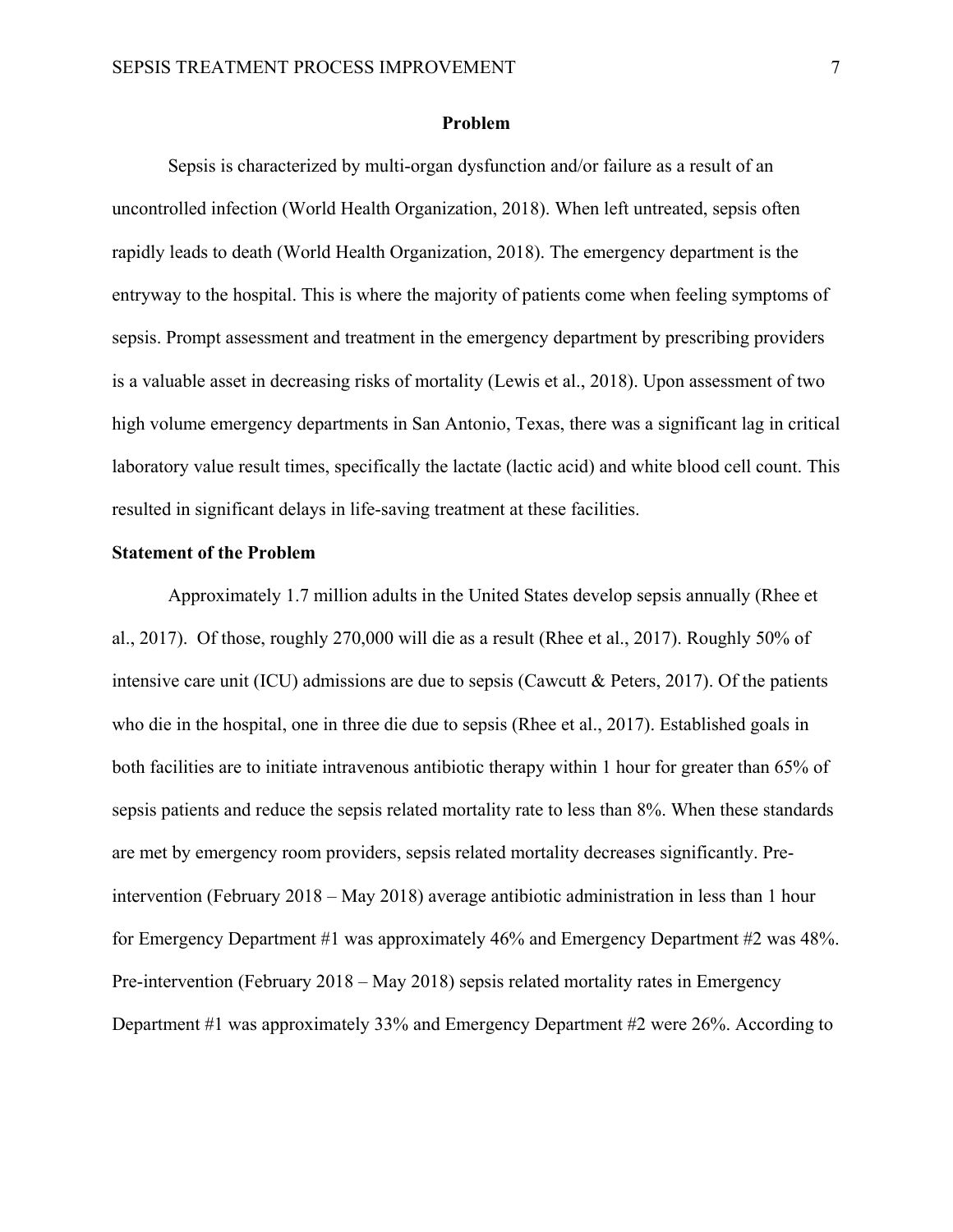the most recent research, in order to decrease sepsis related mortality rates, there must be improvement in the timing of antibiotic initiation (Rhodes et al., 2017).

#### **Background and Significance**

There is a Surviving Sepsis Campaign (SSC) focused on decreasing sepsis related mortality by promoting best practices. SSC does this in many ways but most importantly, it gathers current sepsis related research and translates it into understandable protocols. SSC has step-by-step guidance available for implementing the newest evidence-based practices. SSC has educational posters available to assist with educating those caring for the sepsis patient. All things sepsis can be found on the SSC website and are free to view, download, and print (Surviving Sepsis Campaign, 2018). Both facilities in this process improvement project utilized these resources.

The Journal of American Medical Association sets the standard of care for sepsis. The first goal outlined by the Journal of American Medical Association is to have antibiotics administered within 1 hour of sepsis recognition (Howell & Davis, 2017). The Journal of American Medical Association recommends fluid resuscitation within 3 hours of sepsis recognition (Howell & Davis, 2017). If vasopressors are initiated (norepinephrine is first choice), the Journal of American Medical Association recommends maintaining a mean arterial pressure greater than 65mmHg (Howell & Davis, 2017). The same standards exist at these emergency departments.

The most effective way of analyzing the problem subjectively is to follow real sepsis cases in real time. At each facility a sepsis alert is initiated when the patient is triaged by the registered nurse and the patient meets standardized sepsis criteria outlined on the sepsis protocol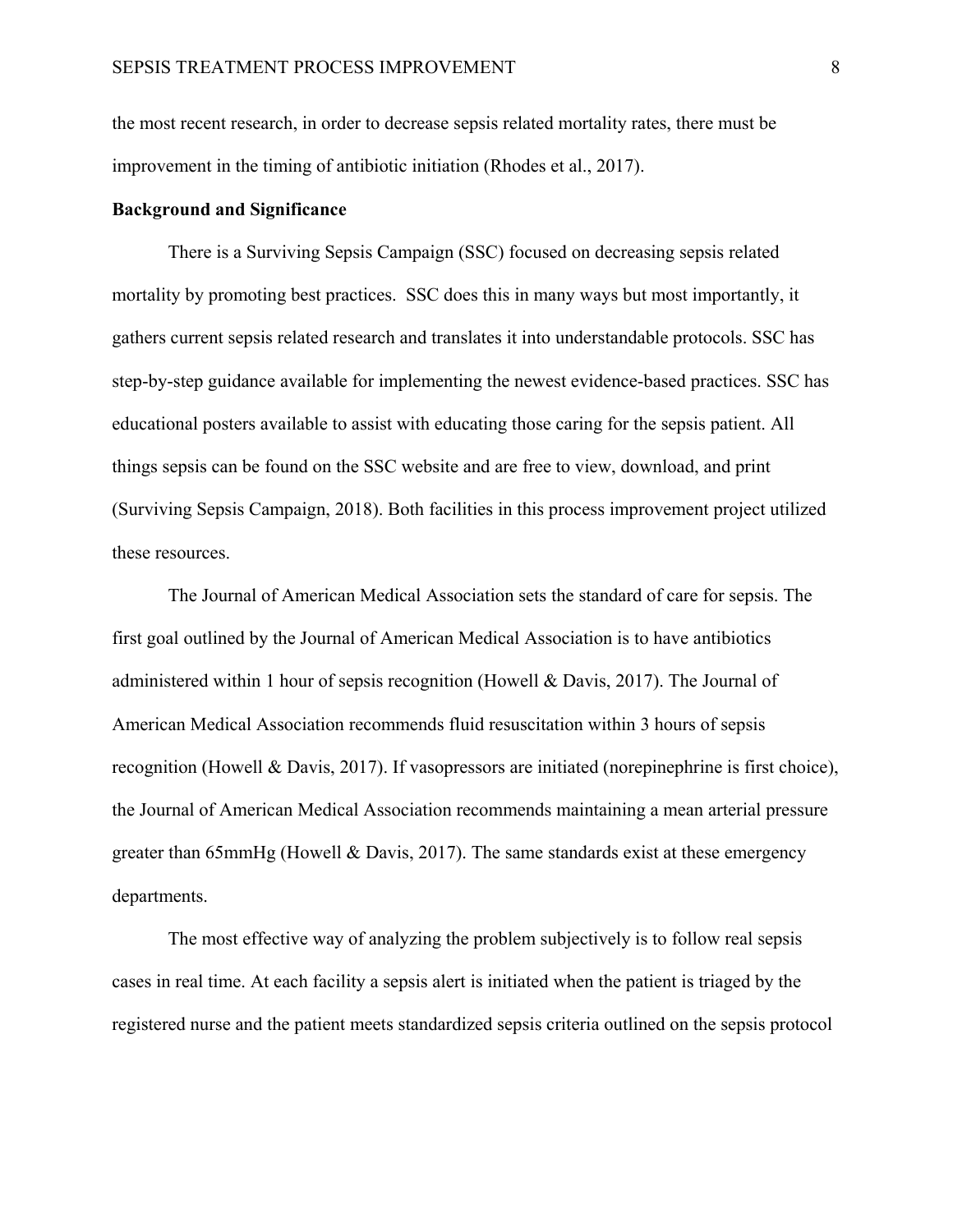worksheet. Any of the following two criteria indicate a suspected sepsis patient and all three indicate a positive sepsis during triage:

- Heart rate equal to or greater than 90 beats per minute.
- Respiratory rate equal to or greater than 20 breaths per minute.
- Temperature equal to or greater than 100.4°F.

Patients meeting suspected or positive sepsis criteria are moved into a holding room where the intravenous access is initiated, laboratory specimens are collected, and sent to the laboratory ordered STAT. Initial fluid bolus is administered per provider assessment and orders. Antibiotics are ordered after laboratory results reveal a lactic acid equal to or greater than 2mmol/L and/or white blood cell count equal to or greater than  $12 \times 10^9$ /L. Some of the common antibiotics used at these emergency departments include: Piperacillin/Tazobactam, Meropenem, Ceftriaxone, Levofloxacin, Ampicillin/sulbactam, Cefotaxime, and Ceftazidime.

#### **Assessment**

#### **Facility Assessment**

Emergency department #1 was located in an urban setting. Approximately 150 patients are seen in a 24-hour period. Emergency department #2 was located in a suburban setting. Approximately 135 patients are seen in a 24-hour period. Both emergency departments were level four trauma centers with sepsis as the third most common diagnosis. Staffing each facility was complex, with variations in staff scheduling, staff members were continuously coming and going. There was also a high employee turnover rate. This left it difficult to determine an exact number of staff at any given time. There were approximately 10 medical doctors, 14 nurse practitioners and physician assistants, 52 nurses, and 13 medical technicians who staff each facility.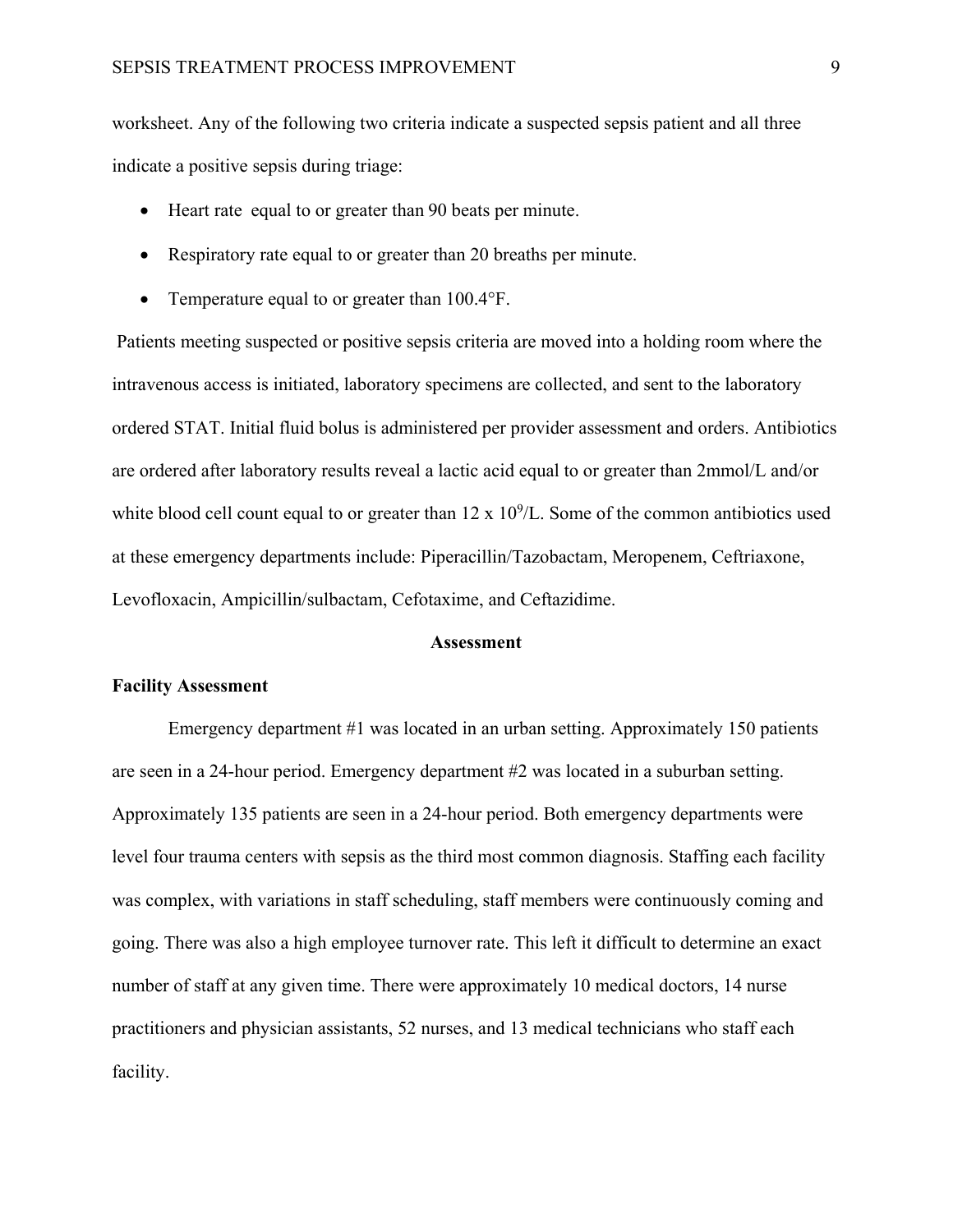#### **Organization's Readiness for Change**

At both facilities, as many as eight participants from varying disciplines met monthly as a team to discuss sepsis related issues. Members included two emergency department registered nurses, an emergency department medical assistant, the emergency department nursing director, the emergency department medical director, the pharmacy director, the laboratory director, and the sepsis coordinator. Team members discussed recent sepsis trends within the emergency department and nationwide, new strategies for process improvement, and outlook of future implementation strategies. There was no Doctor of Nursing Practice Advanced Practice Registered Nurse (DNP, APRN) on the sepsis team. An argument could be made to include one in these types of meetings because the DNP prepared APRN brings a different set of skills compared to their medical doctor (MD) counterparts. The DNP, APRN has the ability to translate research into practice with the forethought on how it will holistically affect the nursing staff, ancillary staff, and the patient.

Key stakeholders for this project include the medical director of the emergency department, emergency department providers, emergency department nursing staff, sepsis coordinators, and laboratory director. Securing participation from said stakeholders was crucial for successful implementation of this sepsis process improvement project. During the facility assessment, readiness for change was enthusiastically expressed by all stakeholders at both facilities. All key stakeholders were vested in implementing best practices to ensure compliance with all sepsis metrics, in hopes of improving patient centered outcomes.

#### **Summary of the Evidence From the Literature**

It was the goal of this project to utilize the strongest and most recent evidence available to aid in supporting theories presented. In addition to strong evidence, there was a need to utilize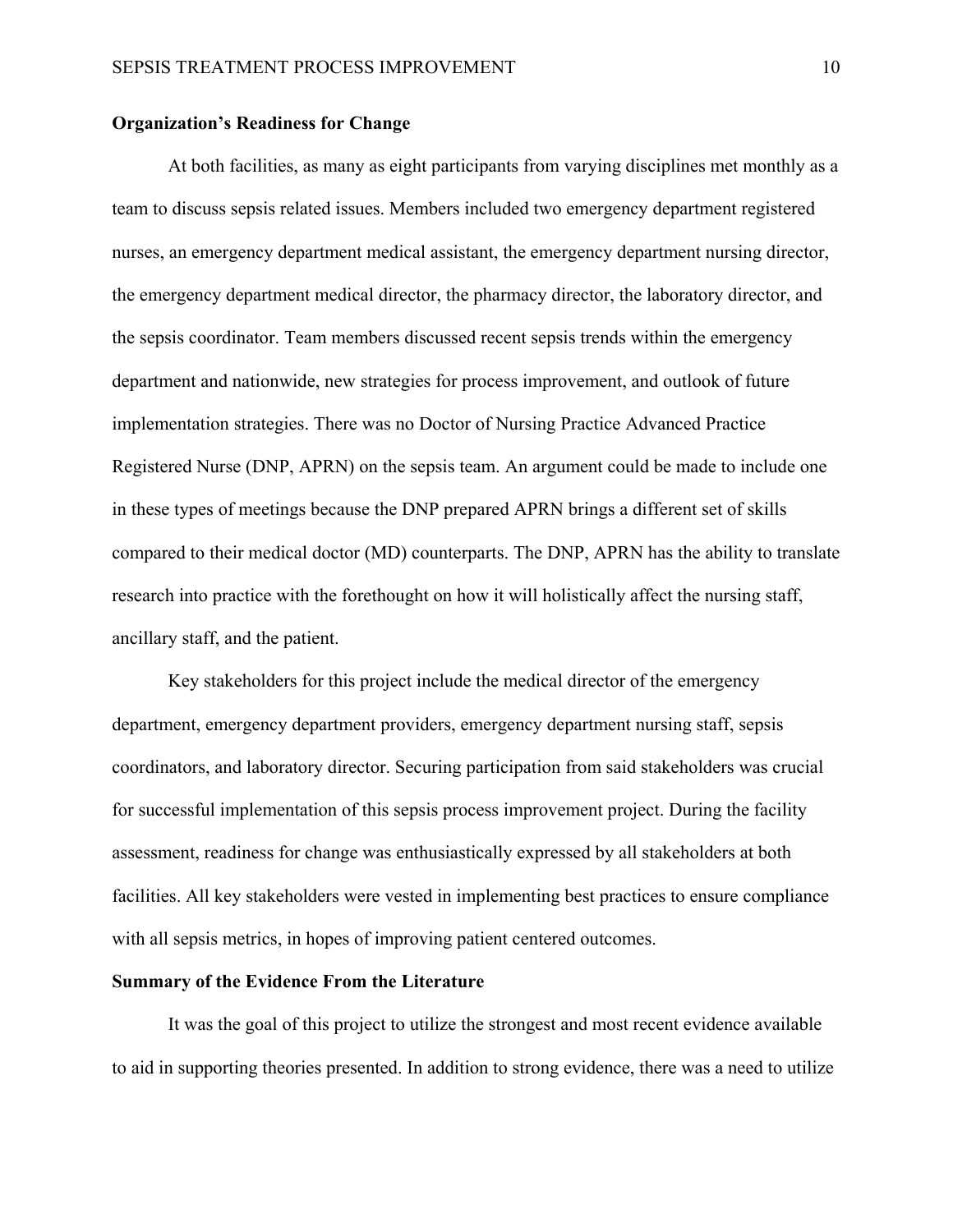the most reliable, up to date protocols related specifically to sepsis. Prolonged elevated lactic acid and white blood cell count levels have shown strong correlations to increased mortality (Fan, Miller, Lee, & Remick, 2016). In support of this project, literature suggests rapid sepsis identification and treatment are crucial to decrease sepsis related mortality rates (Rhodes et al., 2017). Specifically, when the patient presenting with sepsis is treated with antibiotics within 1 hour of arrival, this will significantly decrease mortality risks by as much as 15% (Lester, Hartjes, & Bennett, 2018; Howell & Davis, 2017).

Unfortunately, not all professionals agree with these standards set for sepsis treatment. Objectors say the 1 hour compliance standard can decrease quality of care of other emergent patients in the emergency department (Pallin & Spiegel, 2018). Additionally, they believe tailor made medicine serves a purpose but not in an emergency acute setting (Pallin & Spiegel, 2018). They also believe, the aggressive treatment of patients with sepsis symptoms can be harmful to patients with comorbidities (Pallin & Spiegel, 2018). Although they do agree with aggressive treatment for the truly septic patient, they disagree these standards will actually decrease overall mortality (Pallin & Spiegel, 2018).

#### **Critical Appraisal of Evidence**

As previously mentioned, there is ample up-to-date research on sepsis. Thus, we narrowed our critical evidence appraisal focusing on the sepsis patient in the emergency department. Sepsis is the third most common diagnosis in both emergency departments. With such a common diagnosis, it is important to be up to date with best practices and be innovative in ways to further improve best practices tailored to the facility. Delayed laboratory value processing time, as previously mentioned, was an issue identified in both facilities in this project. Many studies suggest there is a significant decrease in mortality when the antibiotics are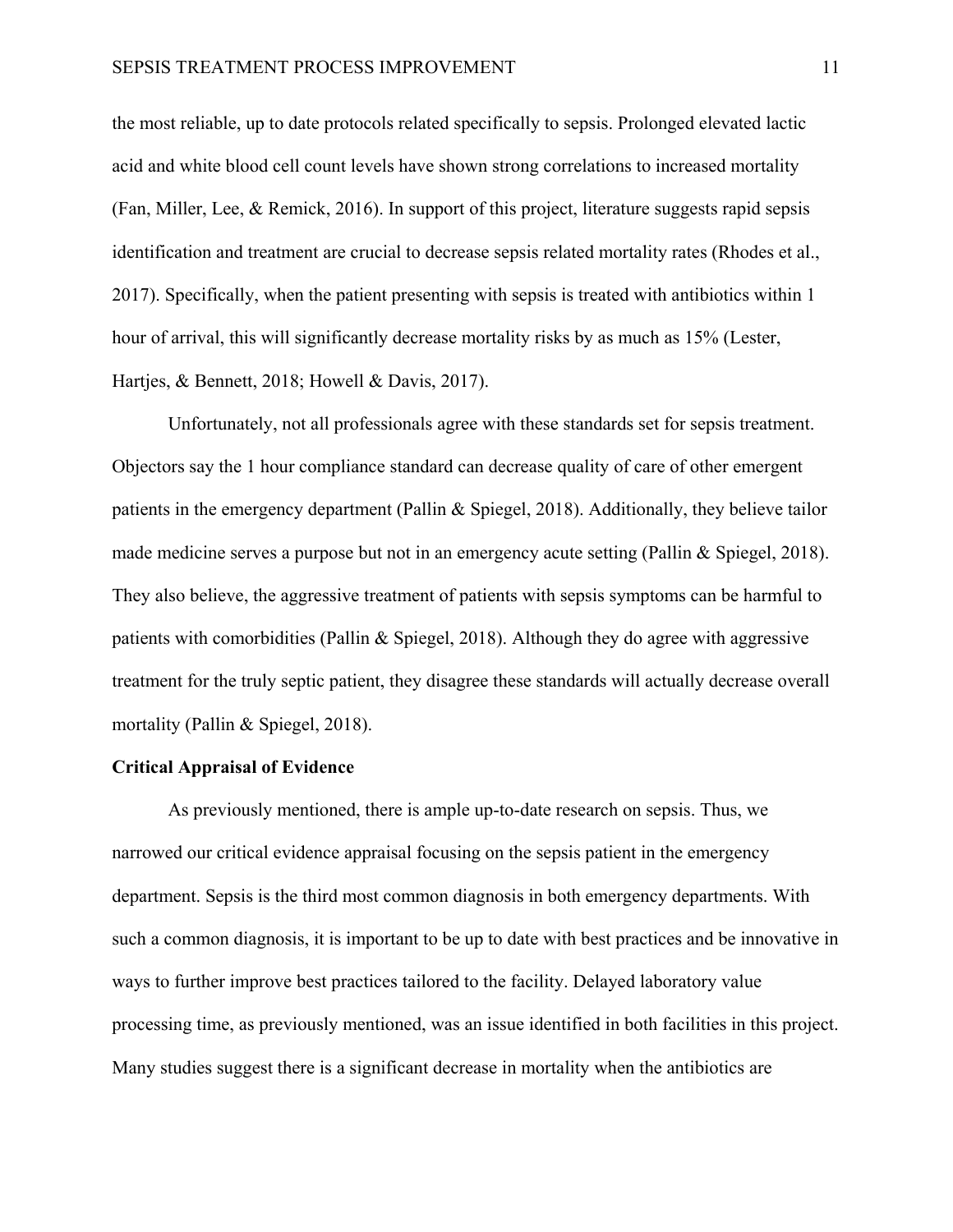administered according to the SSC recommendations (De Backer & Dorman, 2017; Howell & Davis, 2017; Rhodes et al., 2017). An observational study on over 150 patients diagnosed with sepsis compared hypotensive versus non-hypotensive patients with sepsis in the emergency department (Ballester et al., 2018). The authors found no difference in mortality rates between patients presenting with hypotension and those that were normotensive on initial presentation. However, they did find a delay in antibiotic administration resulted in increased mortality rates (Ballester et al., 2018). A retrospective analysis screened 294 patients diagnosed with sepsis in one emergency department and found a 3% increase in odds of mortality for every hour of delayed antibiotics (Hirschy, Sterk, Dobersztyn, & Rech, 2018). Lewis et al. (2018) hypothesized with every hour delayed in first antibiotic administration there is a direct correlation with physical deterioration and an increase in mortality risks. In an experiment on 200 mice, a progressively shortened survival correlated with every hour delay in antibiotic administration (Lewis et al., 2018).

Understanding laboratory values is a crucial skill when treating sepsis patients. In a prospective analysis of over 500 patients' laboratory specimens comparing lactate (lactic acid), white blood cell count, and procalcitonin; lactate was shown to be the best biomarker for sepsis identification (Karon et al., 2017). A retrospective review on over 2,100 patients diagnosed with sepsis, looked at lactate measures and antibiotic administration time correlation with mortality (Han et al., 2018). The authors found that with a sustained serum lactate level and/or delayed antibiotic administration times there is an increase in mortality of approximately 29% (Han et al., 2018). A similar retrospective analysis evaluating lactate laboratory specimen processing times in 2,144 patients diagnosed with sepsis had similar results (Han et al., 2018). A retrospective analysis of 1,278 sepsis patients with increased lactate (lactic acid) levels demonstrated an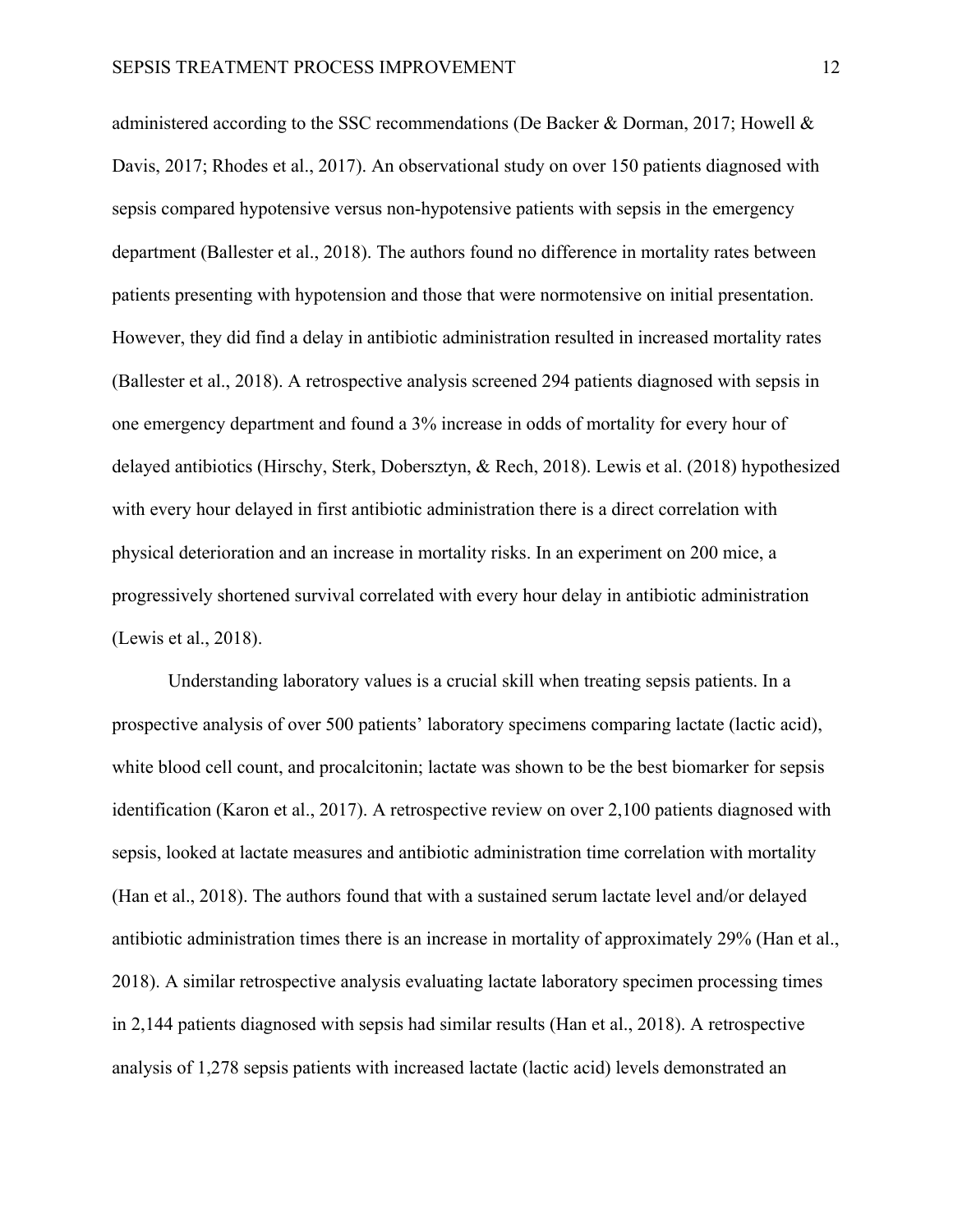increase in mortality rates. Lactate  $0-2.4$  = mortality rate of 4.9%, lactates  $2.5-3.9$  = mortality rates of 9%,  $&$  lactates greater than  $4.0 = 28.4\%$  (Fan et al., 2016).

As lactate levels increase, mortality risk also increases. With rapid antibiotic administration, mortality rates decrease. Making rapid antibiotic administration a priority intervention decreases mortality risks in patients.

#### **Project Identification**

#### **Purpose**

The purpose set forth by this project was to decrease laboratory specimen processing time in septic patients, thus leading to an expedited antibiotic prescribing time by the provider. This project utilized the six aims of the Institute of Medicines to purposefully determine and carry out the project intervention (Agency for Healthcare Research and Quality, 2016).

- Safety is accomplished by avoiding harm to the patient during sepsis screening and medical intervention. Assessing allergies before antibiotic administration and maintaining hemodynamic stability will accomplish this.
- Effectiveness of care refers to recognizing the signs and symptoms of sepsis and promptly calling the sepsis alert.
- Patient-centered respects the patient's preferences, needs, values, and concerns.
- Timeliness of care was aimed at reducing wait times and delays in patient care that may lead to harmful consequences.
- Efficiency was aimed at avoiding wasted time, supplies, equipment, and energy.
- Equitable care was to provide quality care regardless of gender, ethnicity, or socioeconomic status (Agency for Healthcare Research and Quality, 2016).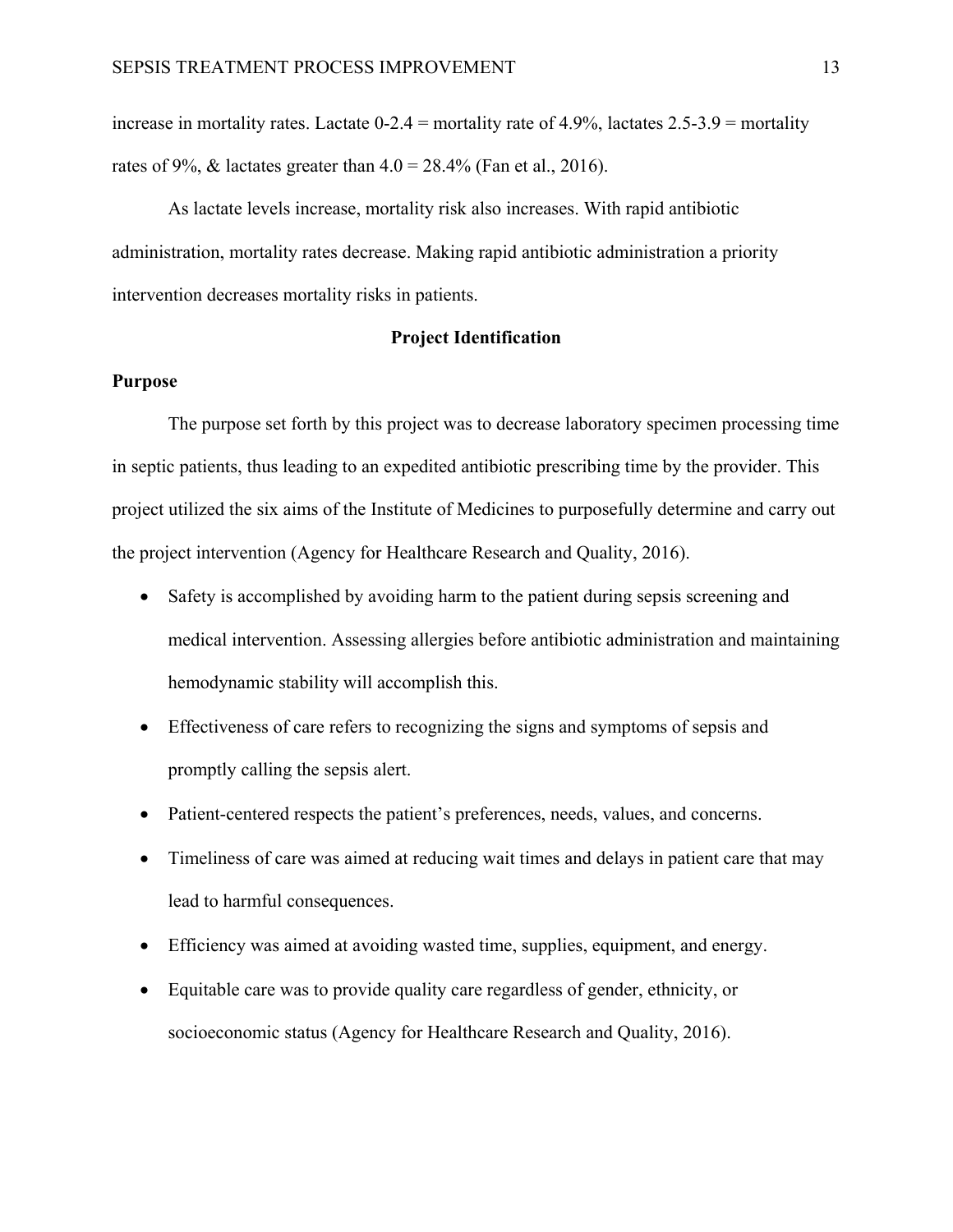## **Objectives**

There were two main objectives in this quality improvement project. 1. Decrease sepsis related mortality. 2. Improve antibiotic administration times to be within 1 hour for patients assigned a sepsis diagnosis. The goals of each facility, as previously mentioned, were administering antibiotics in less than 1 hour greater than 65% of the time and keeping sepsis related mortality less than 8%. Neither one of the facilities were meeting these metrics. Preintervention (February 2018 – May 2018) average antibiotic administration in less than 1 hour times for Emergency Department #1 were approximately 46% and Emergency Department #2 were 48%. Pre-intervention (February 2018 – May 2018) sepsis related mortality rates for Emergency Department #1 were approximately 33% and Emergency Department #2 were 26%. Additionally, it was the intent of this project to increase staff confidence and motivation in improving the treatment of sepsis patients.

#### **Project Methods**

#### **Intervention**

For both facilities, the critical laboratory value reporting times adversely affected antibiotic delivery times. The goal of this project was to improve sepsis patient laboratory value resulting times by utilizing an ultra-stat laboratory process intervention. Discussions during monthly sepsis meetings with the medical director and laboratory director resulted in the implementation of a yellow laboratory biohazard bag warranting priority processing by the laboratory staff. Clear biohazard bags were used to send specimens through a tube system from the emergency department to the laboratory. An intervention to change the color of some bags for sepsis-only serum specimens was a viable solution bearing no cost alteration to the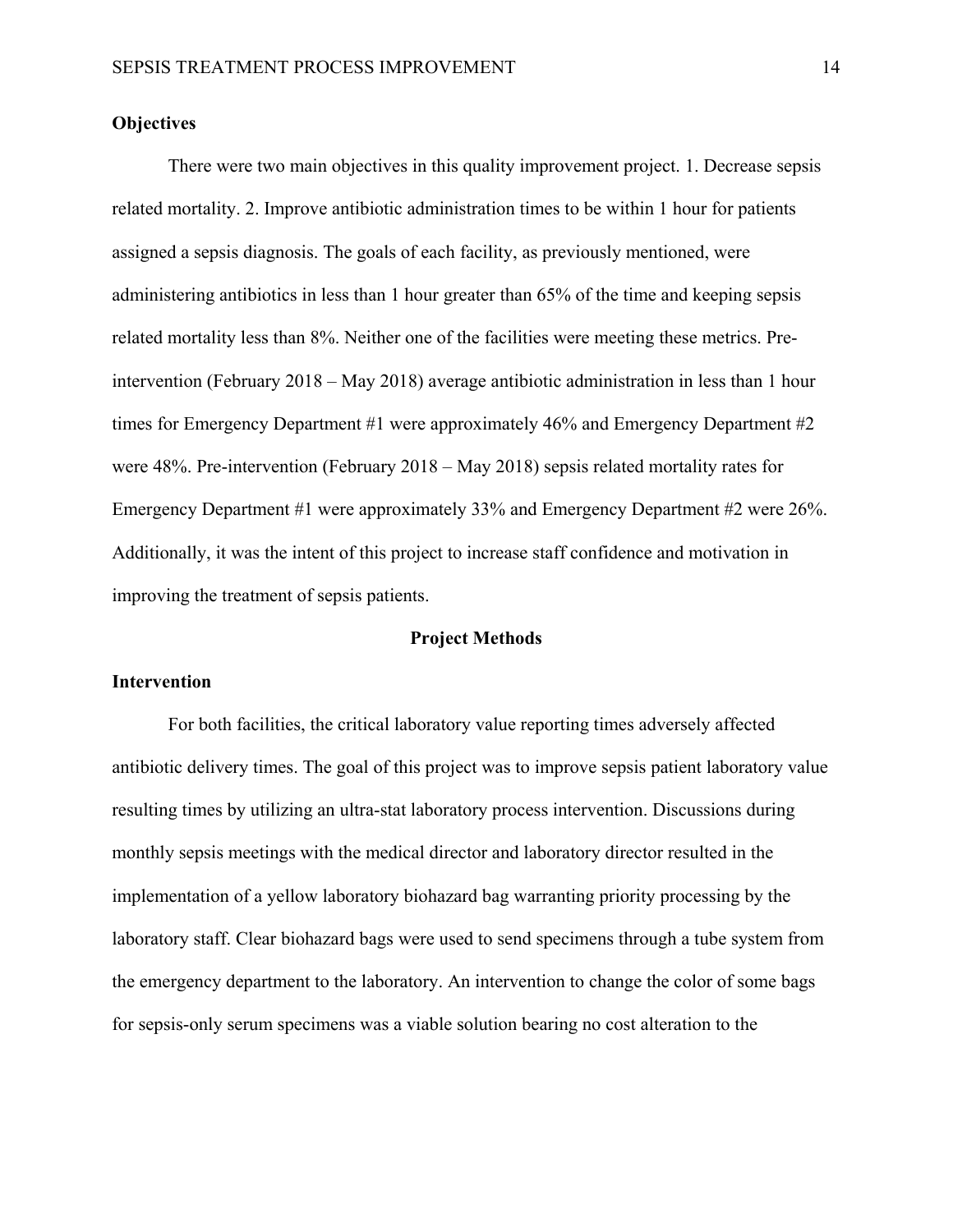institution. The cost of the yellow biohazard bags is equal to the clear ones. The yellow biohazard bags were easy to order.

This quality improvement project does not meet federal regulatory requirements for human subject research. It was deemed to not require institutional review board approval from the University of the Incarnate Word. Refer to reference number NRR – 19032 for details from the institutional review board determination of this Doctor of Nursing Practice quality improvement project.

#### **Implementation**

It took an interdisciplinary approach to implement the yellow biohazard bag intervention. Education for both the emergency department and laboratory staff notifying them of the process change was completed during staff meetings, emails, and posters around the laboratory and emergency department (see Appendix). Intervention began February 2019. When patients screened positive for sepsis during their initial medical screening exam, the serum specimens were sent to the laboratory utilizing yellow biohazard bags instead of clear biohazard bags. The yellow biohazard bags were kept in place in the same location as the clear ones to facilitate their accessibility. After a yellow biohazard bag arrived to the laboratory, the technicians acknowledged the sepsis-only specimen, requiring them to prioritize its processing. The yellow biohazard bags are still being used today.

#### **Organizational Barriers and Facilitators**

Few barriers were met during the implementation of this project. The initial navigation of the facility, key-stakeholder identification, and yellow biohazard bag procurement required a lot of time and effort. However, once key stakeholders vetted the project, the implementation ran smoothly. Key stakeholders expressed willingness to promote this project because of the possible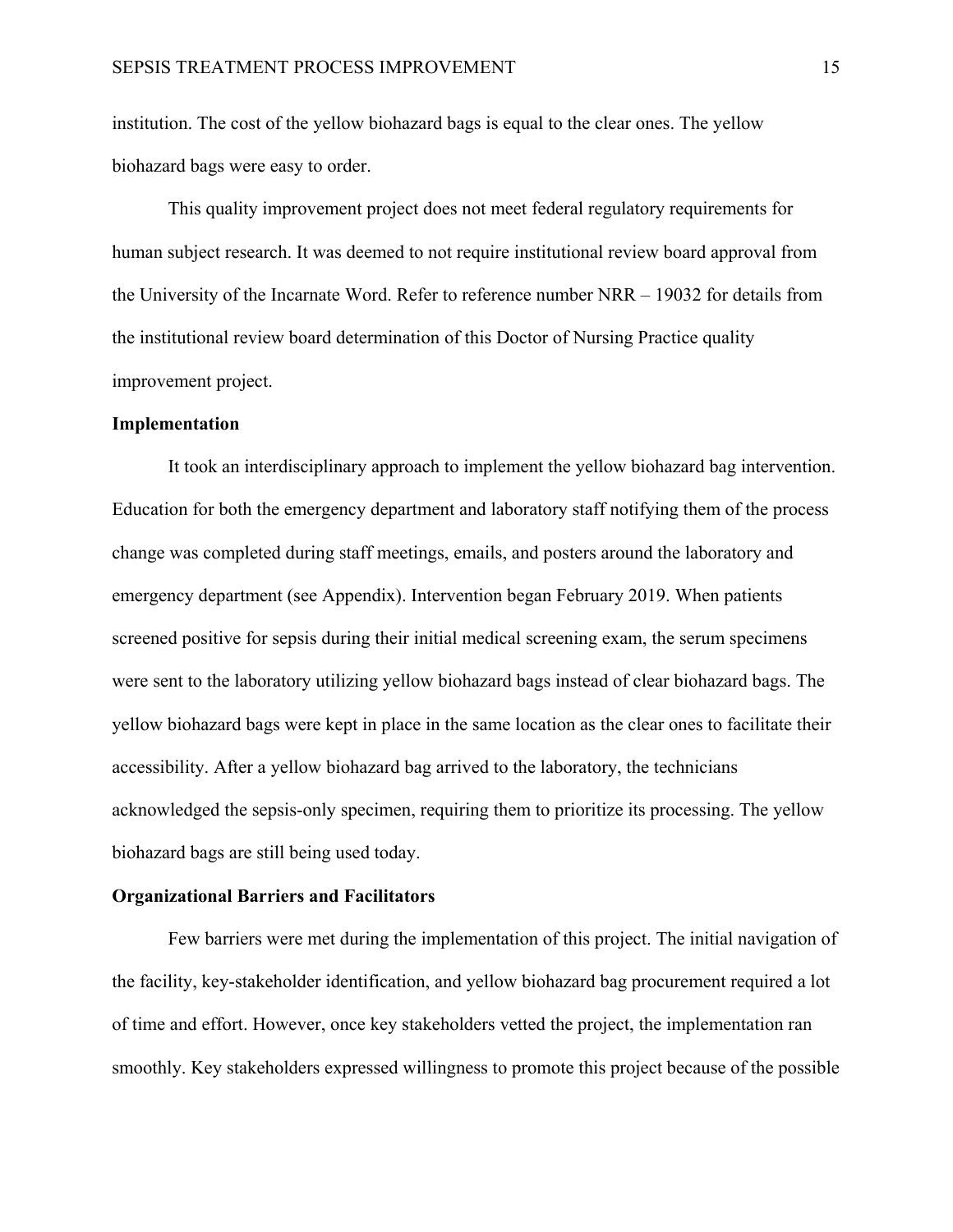improvements in sepsis mortality rates. The adoption of a yellow biohazard bag did not incur additional resources from anyone making it a sustainable intervention.

#### **Results**

Evaluation of the emergency department process change was done by gathering data pre and post intervention. Measurements of intervention effectiveness was gathered by using the data metrics sepsis quest dashboard. Data auto-populates from the electronic medical record into the sepsis quest dashboard. The sepsis coordinators analyze the data and disseminate it to the staff, identified above, during monthly sepsis meetings. Determination of success was based on improved antibiotic administration times and a decrease in sepsis mortality.

The yellow biohazard bag process improvement project ran from February 2019 to May 2019. We analyzed this year's data to last year's data during the same months to account for comparable seasonal diagnoses. Pre-intervention data was collected from February 2018 to May 2018. Post-intervention data was collected from February 2019 to May 2019. Post-project data demonstrated both emergency departments had an overall decrease in sepsis related mortality and improved antibiotic administration times. Emergency department #1 had an average decrease of 12% in mortality rates and an average increase of 23% in antibiotic administration time under 1 hour. See Figures 1 & 2.

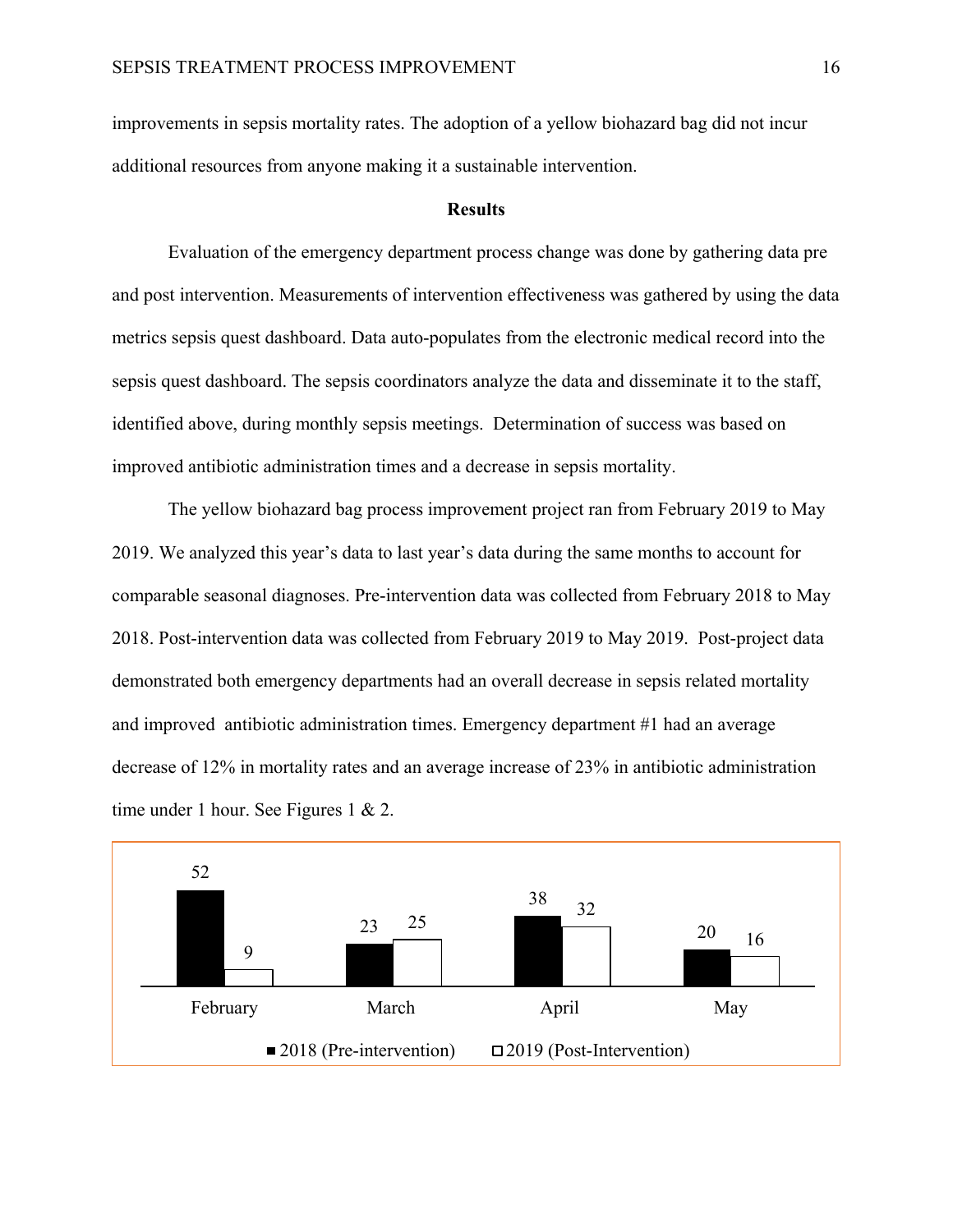*Figure 1*. Sepsis mortality percentage for emergency department #1. Percentage of all patients diagnosed with sepsis leading to mortality in each month. Four-month average of 33% in 2018 and 21% in 2019.



*Figure 2.* Antibiotic administration time <1hr % for emergency department #1. Percentage of patients diagnosed with sepsis who received antibiotics in under 1 hour. Four-month average of 46% in 2018 and 69% in 2019.

Emergency department #2 had an average decrease of 4% in mortality rate and an average increase of 38% in antibiotic administration time, within the 1 hour. See Figures 3 & 4.



*Figure 3*. Sepsis mortality percentage for emergency department #2. Percentage of all patients diagnosed with sepsis leading to mortality in each month. Four-month average of 26% in 2018 and 22% in 2019.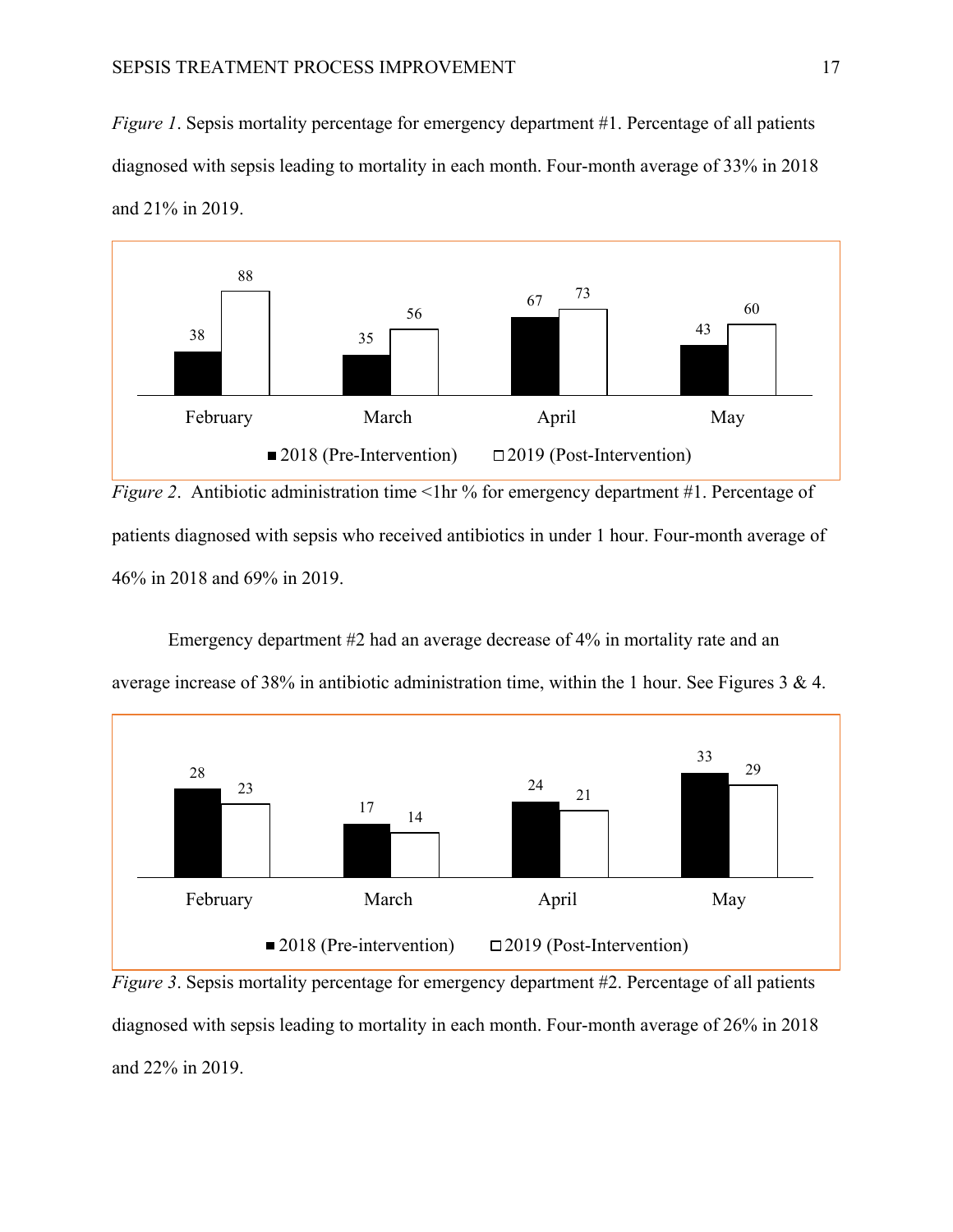



Positive results were seen post intervention. The goal of less than 8% overall mortality was not met in any month in either facility, but significant improvements were seen. Antibiotic given under 1 hour goal of greater than 65% was achieved in all months in emergency department #2 and achieved in 2 of the 4 months in emergency department #1.

### **Discussion**

## **Limitations**

High employee turnover is a widespread issue in the emergency department setting. These emergency departments were no exception. With a high employee turnover, new employees needed reinforcement on the novel yellow biohazard bag process. These emergency departments had great team a positive work atmosphere. The seasoned employees happily educated new employees on the yellow biohazard bag process. However, even with heavy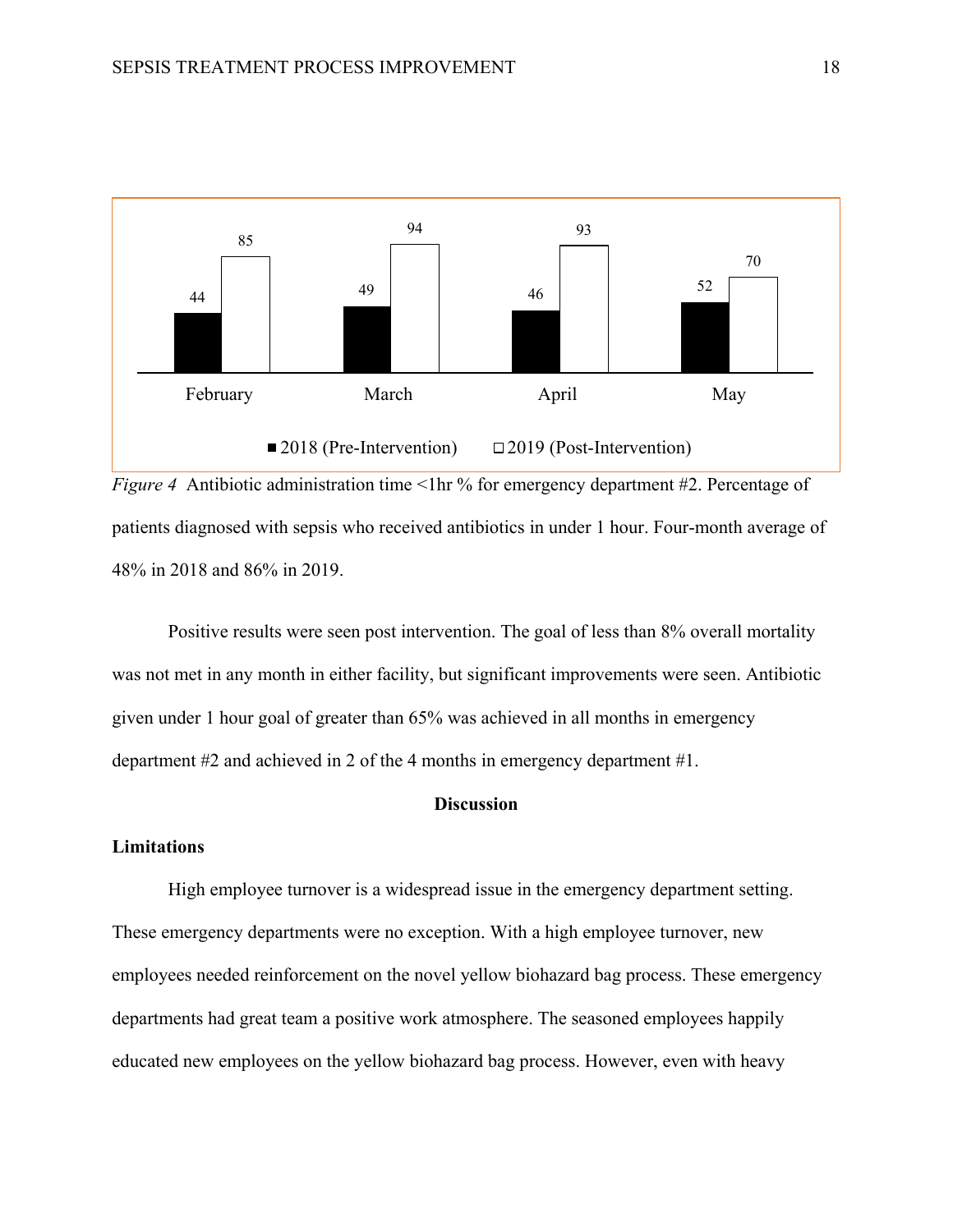employee involvement, the yellow biohazard bag got lost in the shuffle amongst those unfamiliar with its usage.

Another issue in any emergency department setting is the is a large volume of patients. It is easy for the staff to get overwhelmed during a patient surge window resulting in a higher noncompliance rate. Also, it was found that during the delegation of tasks, the yellow biohazard bag was not always being used. Lastly, nurse staff members educated on the yellow bag intervention tended to forget to notify the subordinate technicians on the need to place the designated specimens in the yellow bag.

Misuse of the yellow biohazard bag was not a common finding, but it did occur. The yellow biohazard bag was used on a few occasions for specimens not belonging to sepsis patients. One reason behind this was lack of training in proper use of the yellow biohazard bag. Also, when clear biohazard bags were not readily available, they would simply use a yellow biohazard bag instead. This may have negatively affected the results of this project intervention.

There was no direct measure of the percentage of yellow biohazard bags used versus not used. It would have been a cumbersome task, taking focus away from the true intent of this process improvement project, which was to decrease mortality by increasing antibiotic administration times in accordance to the evidence. Indirect measures of project intervention outcomes were enough to encourage future process improvement projects to focus in this area. It is important to minimize these limitations when possible. The following will discuss possible solutions to ensure sustainability and minimize limitations.

#### **Sustainability**

Investment from key stakeholders is of utmost importance for sustainability of an intervention. This was achieved at both facilities for the project. The emergency department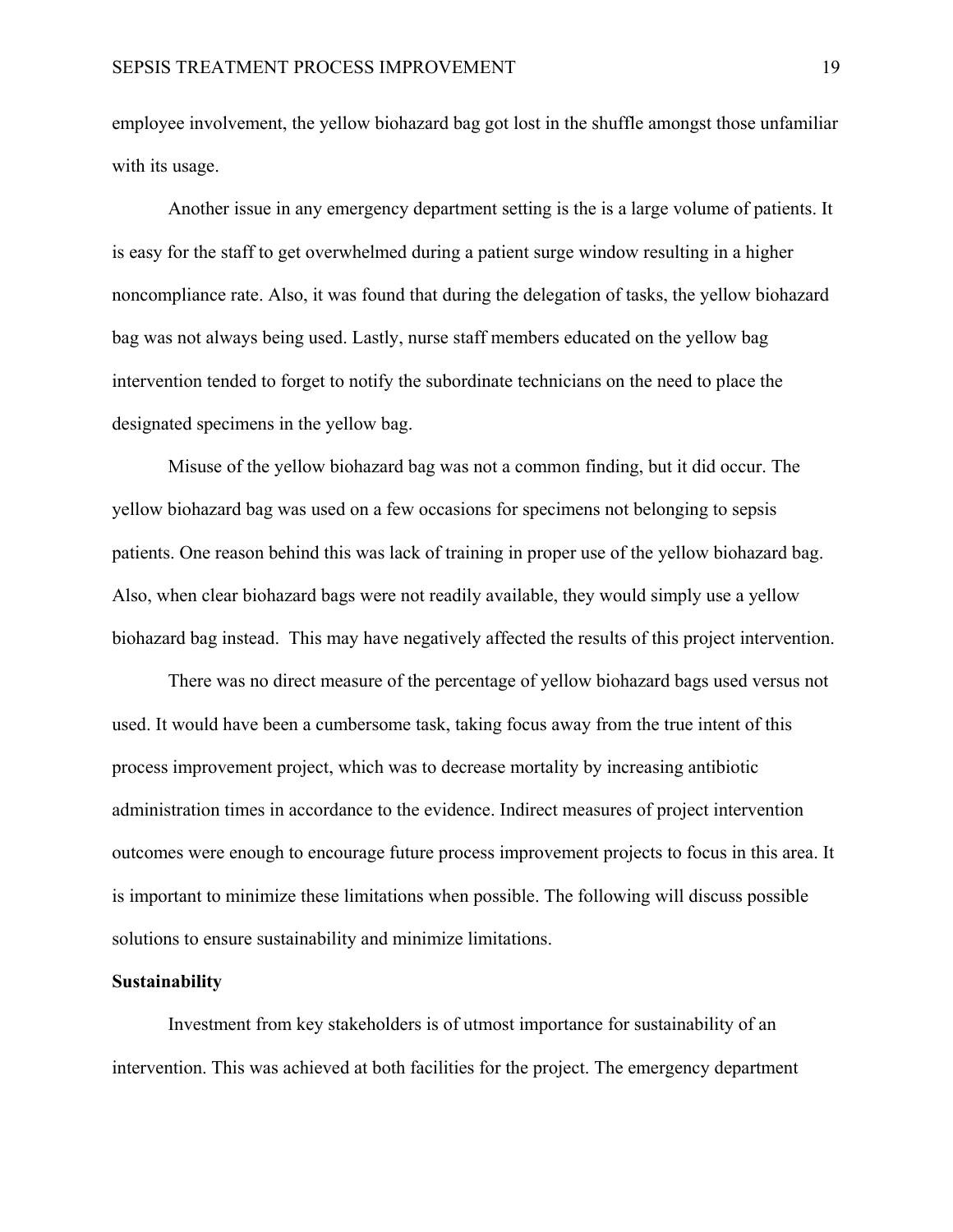medical directors, emergency department staff, sepsis coordinators, laboratory directors, and laboratory staff bought into the yellow biohazard bag intervention. Everyone was encouraged and invigorated by the positive results yielded by the relatively simple process change.

When a patient was diagnosed with, or suspected to have sepsis, the staff utilizes the sepsis worksheet to guide them through the proper steps of the sepsis work-up. The worksheet now includes the yellow biohazard bag utilization to transport specimens to the laboratory. This alone will aid in the progression and sustainability of this process improvement.

Simple, well thought out interventions save lives. The knowledge of this project's positive results and the desire to saves lives is what will drive the sustainability of this quality improvement project.

#### **Recommendations**

The methodology of this project decreases sepsis related mortality and improves lifesaving antibiotic administration time to under 1 hour. The low financial footprint, nominal process alteration, and excellent results make this quality improvement project suitable for implementation in other emergency departments. It's important to emphasize the "everything stat = nothing stat" culture is affecting our ability to provide efficient patient care. Processes need to be re-evaluated periodically to ensure sound methodology.

Laboratory department quality assurance activities are also needed. At the conclusion of this project, the laboratory director at one of the facilities implemented a process for the laboratory technicians to measure how often the yellow biohazard bag is utilized and who it is used for (sepsis versus non-sepsis). It is the hope of the laboratory director to help improve patient outcome measures by encouraging the use of the yellow biohazard bag for the entire hospital, not just the emergency department.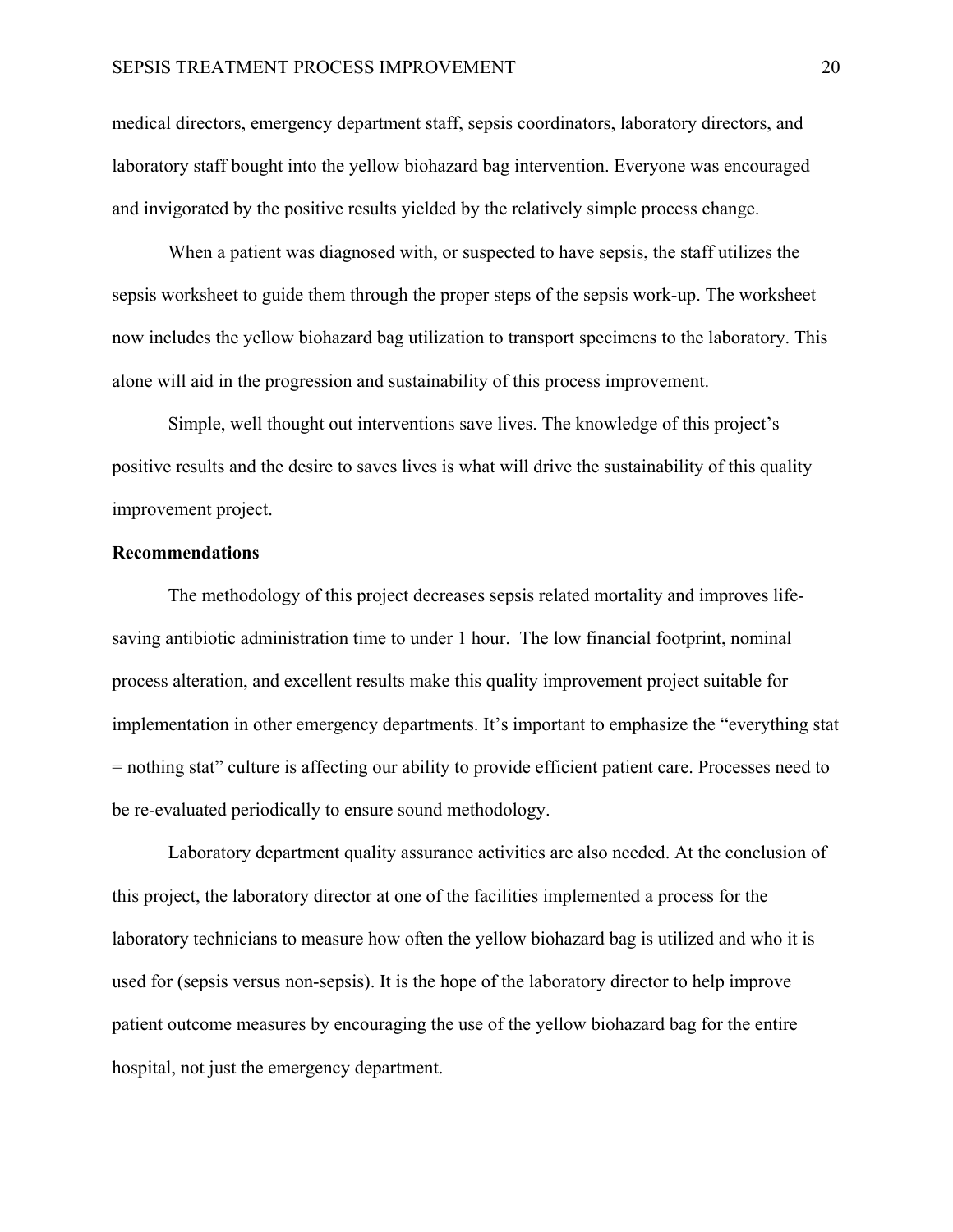## **Implications for DNP Essentials and Nursing Practice**

The following eight Doctorate of Nursing Practice essentials apply to this quality

improvement project:

- Scientific Underpinnings for Practice
	- $\circ$  Utilized the most recent up to date research from SSC & the Journal of American Medical Association.
- Organizational and Systems Leadership for Quality Improvement
	- o Implementation of patient centered quality improvement intervention and evaluated outcomes.
- Clinical Scholarship and Analytical Methods for Evidence-Base Practice
	- o Created unique solution to a complex problem.
- Information Systems/Technology and Patient Care Technology for the Improvement and Transformation of Health Care
	- o Utilized available technologies to evaluate patient centered outcomes.
- Health Care Policy for Advocacy in Health Care
	- o Implementation of a safe patient intervention according to facility health care policies.
- Inter-Professional Collaboration for Improving Patient and Population Health Outcomes
	- o Multidisciplinary collaboration to improve sepsis related mortality.
- Clinical Prevention and Population Health for Improving the Nation's Health
	- o Intervention is easily replicate-able for facilities with similar problems.
- Advanced Nursing Practice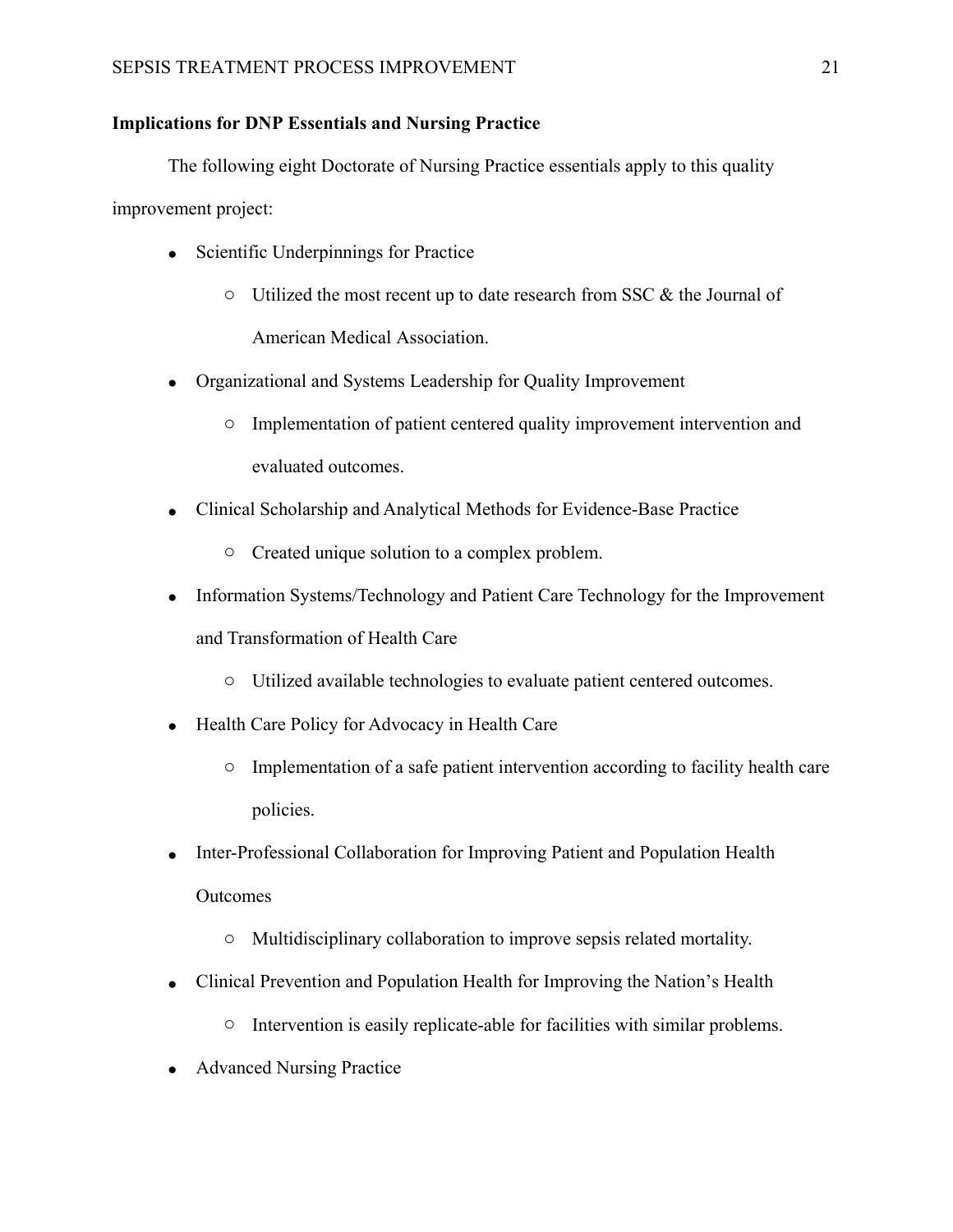o Conducted needs assessment. Mentored emergency department providers,

nurses, medical technicians, laboratory staff, etc.

(American College of Nursing, 2006)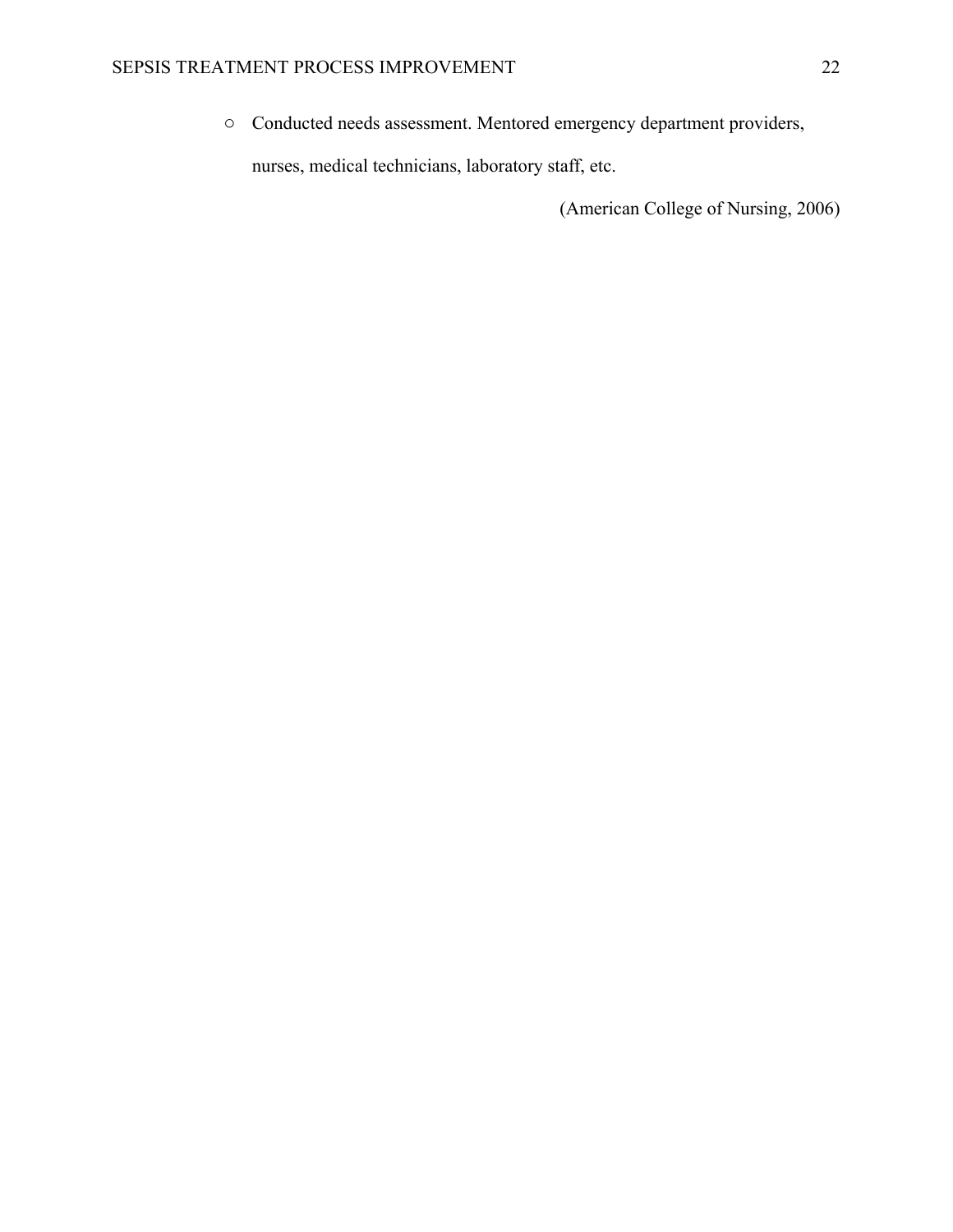#### References

Agency for Healthcare Research and Quality. (2018). *The six domains of health care quality*. Retrieved from https://www.ahrq.gov/professionals/quality-patientsafety/talkingquality/create/sixdomains.html

American Association of Colleges of Nursing. (2006). *The essentials of doctoral education for advanced nursing practice*. Retrieved from

https://www.aacnnursing.org/Portals/42/Publications/DNPEssentials.pdf

- Ballester, L., Martinez, R., Mendez, J., Miro, G., Solsona, M., Palomera, E., ... & Yebenes, J. (2018). Differences in hypotensive vs. non-hypotensive sepsis management in the emergency department: Door-to-antibiotic time impact on sepsis survival. *Medical Sciences*, *6*(4), 1-11.
- Cawcutt, K. A. & Peters, S. A. (2014). Severe sepsis and septic shock: Clinical overview and update on management. *Mayo Clinic Proceedings*, *89*(11).
- De Backer, D. & Dorman, T. (2017). Surviving sepsis guidelines: A continuous move toward better care of patients with sepsis. *JAMA, 317*(8), 807–808.
- Fan, S., Miller, N. S., Lee, J., & Remick, D. G. (2016). Diagnosing sepsis The role of laboratory medicine. *Clinica Chimica Acta*, *460*(1), 203-210.
- Fingar, K., & Washington, R. (2015). *Trends in hospital readmissions for four high-volume conditions,* 2009–2013. (HCUP Statistical Brief# 196). Rockville, MD. Agency for Healthcare Research and Quality.
- Han, X., Edelson, D. P., Snyder, A., Pettit, N., Sokol, S.,...Barc, C. (2018). Implications of centers for medicare and medicaid services severe sepsis and septic shock early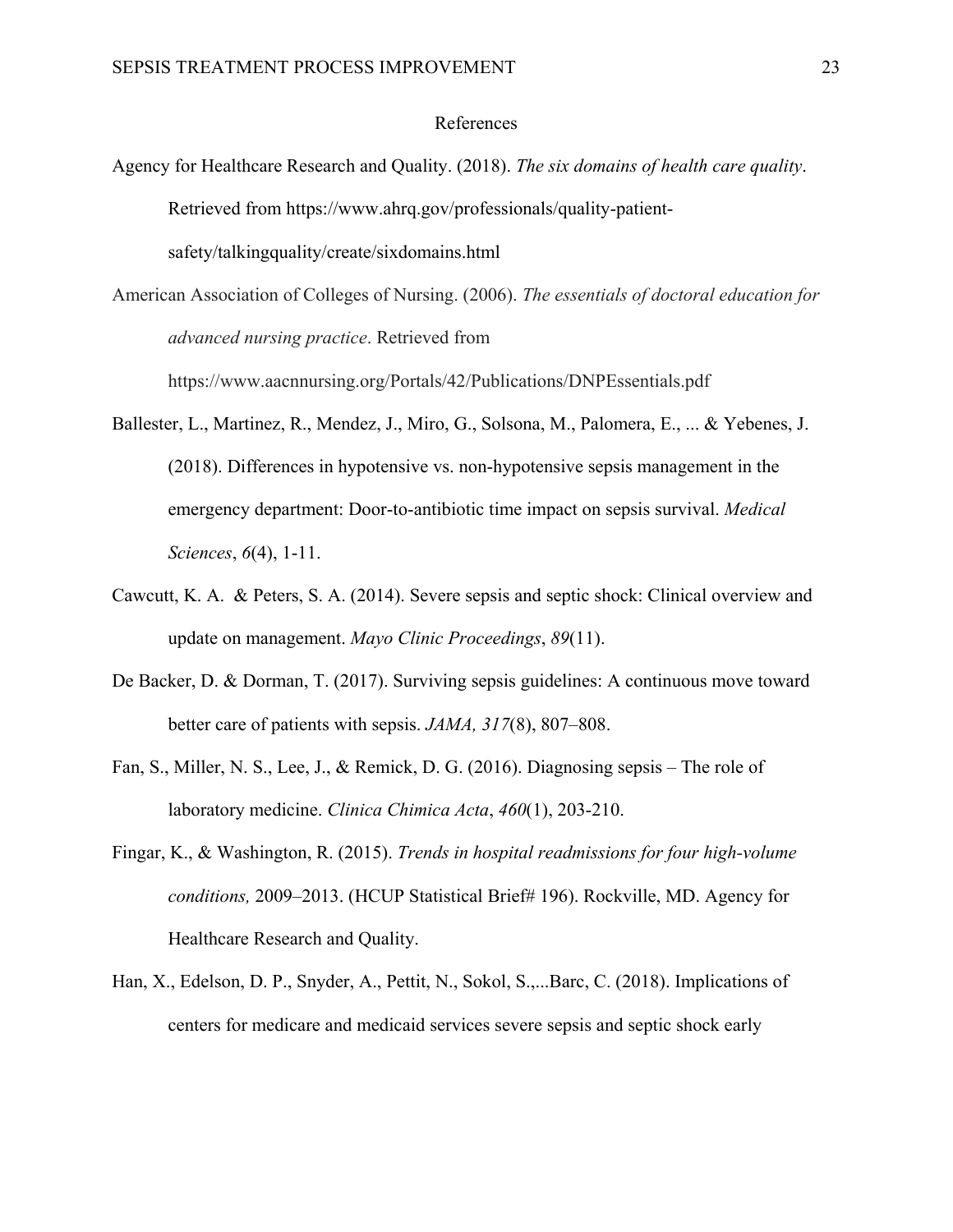management bundle and initial lactate measurement on the management of sepsis. *Chest, 154*(2), 302-308.

- Hirschy, R., Sterk, E., Dobersztyn, R., & Rech, M. A.(2018). Time spent in the emergency department and outcomes in patients with severe sepsis and septic shock. *Advanced Emergency Nursing Journal*, *40*(2), 94–103.
- Howell, M. D., & Davis, A. M. (2017). Management of sepsis and septic shock. *JAMA*, *317*(8), 847-848.
- Karon, B. S., Tolan, N. V., Wockenfus, A. M., Block, D. R., Baumann, N. A., Bryant, S. C. & Clements, C. M. (2017). Evaluation of lactate, white blood cell count, neutrophil count, procalcitonin and immature granulocyte count as biomarkers for sepsis in emergency department patients. *Clinical Biochemistry*, *50*(16-17), 956-958.
- Kumar, A., Roberts, D., Wood, K. E., Light, B., Parrillo, J. E., Sharma, S., ...Gurka, D. (2006). Duration of hypotension before initiation of effective antimicrobial therapy is the critical determinant of survival in human septic shock. *Critical care medicine*, *34*(6), 1589-1596.
- Lester, D., Hartjes, T., & Bennett, A. (2018). A review of the revised sepsis care bundles. *The American Journal of Nursing*, *118*(8), 40.
- Lewis, A. J., Griepentrog, J. E., Zhang, X., Angus, D. C., Seymour, C. W. and Rosengart, M. R. "Prompt administration of antibiotics and fluids in the treatment of sepsis: a murine trial." *Critical Care Medicine* 46.5 (2018): E426-434.
- Rhodes, A., Evans, L., Alhazzani, W., Levy, M., Antonelli, M., Ferrer, R., ...Dellinger, R. (2017). Surviving sepsis campaign: international guidelines for management of sepsis and septic shock: 2016. *Intensive Care Medicine*,*43*(3), 304-377.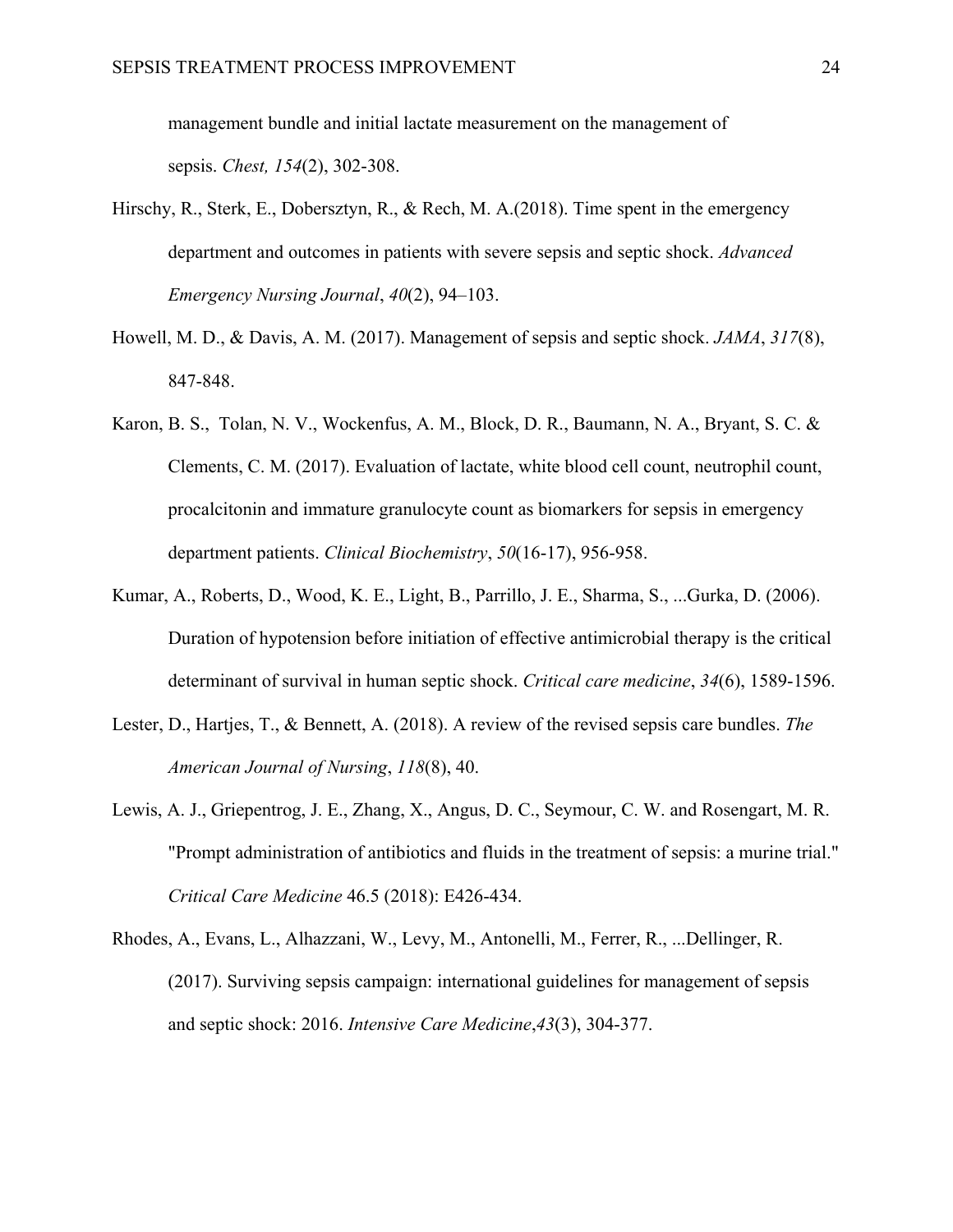- Surviving Sepsis Campaign. 2018. *About the surviving sepsis campaign*. Retrieved from http://www.survivingsepsis.org/About-SSC/Pages/default.aspx
- Torio, C. M., & Andrews, R. M. (2013). *Healthcare cost and utilization project.* (HCUP Statistical Brief #160). Rockville, MD. Agency for Healthcare Research and Quality.
- Torio, C. M., & Moore, B. J. (2016). *National inpatient hospital costs: The most expensive conditions by payer.* (HCUP Statistical brief #204). Rockville, MD. Agency for Healthcare Research and Quality.
- Pallin, D., & Spiegel, R. (2018). *The surviving sepsis campaign: a rush to judgment*. Retrieved from https://www.jwatch.org/na46999/2018/08/06/surviving-sepsis-campaign-rushjudgment
- Rhee, C., Dantes, R., Epstein, L., Murphy, D. J., Seymour, C. W., Iwashyna, T. J., ... Klompas, M. (2017). Incidence and trends of sepsis in us hospitals using clinical vs claims data, 2009-2014. *JAMA.* 2017, *318*(13):1241–1249
- World Health Organization. (2018). *Sepsis*. Retrieved from [http://www.who.int/news-room/fact](http://www.who.int/news-room/fact-sheets/detail/sepsis)[sheets/detail/sepsis](http://www.who.int/news-room/fact-sheets/detail/sepsis)